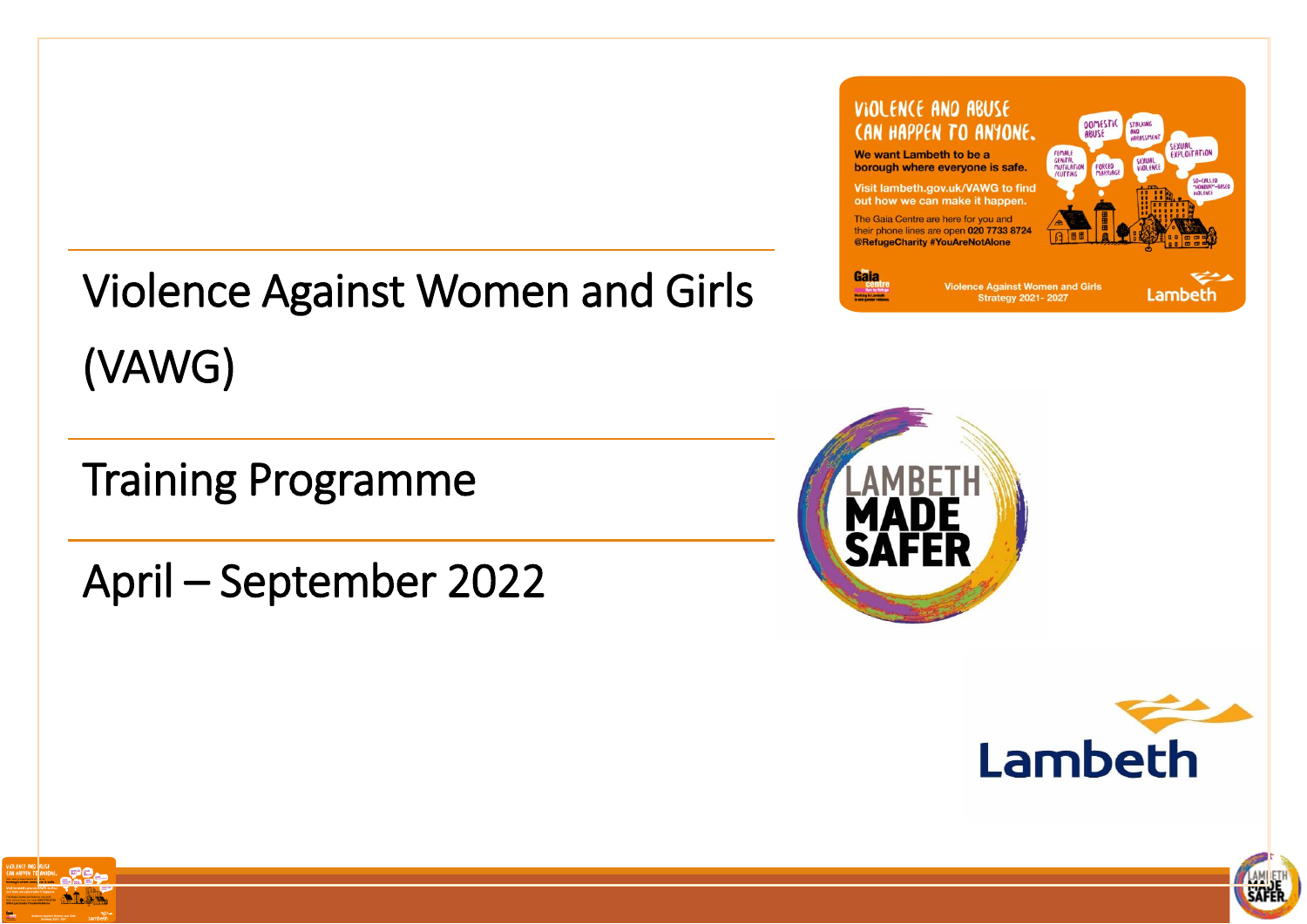The VAWG Training Programme is open to practitioners who work in statutory, voluntary, private and/or independent agencies and organisations, including faith and community groups within Lambeth. If you are providing a service to residents of Lambeth, you can attend these courses. All courses are FREE of charge.

The outcomes of this multi-agency VAWG training programme are:

- Promote a zero-tolerance approach to VAWG
- Practitioners are able to provide an appropriate and safe response to disclosures of VAWG
- Improved service provided to survivors of VAWG from service providers
- Perpetrators are held to account
- Ensure that survivors are provided with the right support at the right time.

All the courses in this training programme follow the same simple model; they will equip participants to identify abuse that is taking place, or that an individual is at risk from abuse; assess the individual's needs and respond appropriately (including referral pathways).

This year's programme is designed to reflect the goals and commitments set out on our current [Lambeth VAWG strategy 2021-27,](https://beta.lambeth.gov.uk/sites/default/files/2021-10/lambeth-made-safer-vawg-strategy-2021-2027.pdf) which puts the principles of intersectionality, anti-racism, accessibility and cultural relevance at the heart of all VAWG training delivered to practitioners. It is also aligned to some of the priorities in the Lambeth Made Safer Strategy which focuses on reducing violence that impacts on our children and young people.

It will enable practitioners in services across the partnership and community to recognise abuse, understand the impact of trauma, make the links between different forms of VAWG, understand the dynamic nature of risk, understand the specific risks faced by marginalised groups, provide an appropriate response to disclosures, and know what support is available to victims and survivors.

The training programme is a tool under the second of our five priorities - 'Working Together' focussed on better understanding the needs of all our communities to effectively tackle VAWG, create equal access to support and ensure that the outcomes achieved are equitable for all victims and survivors.



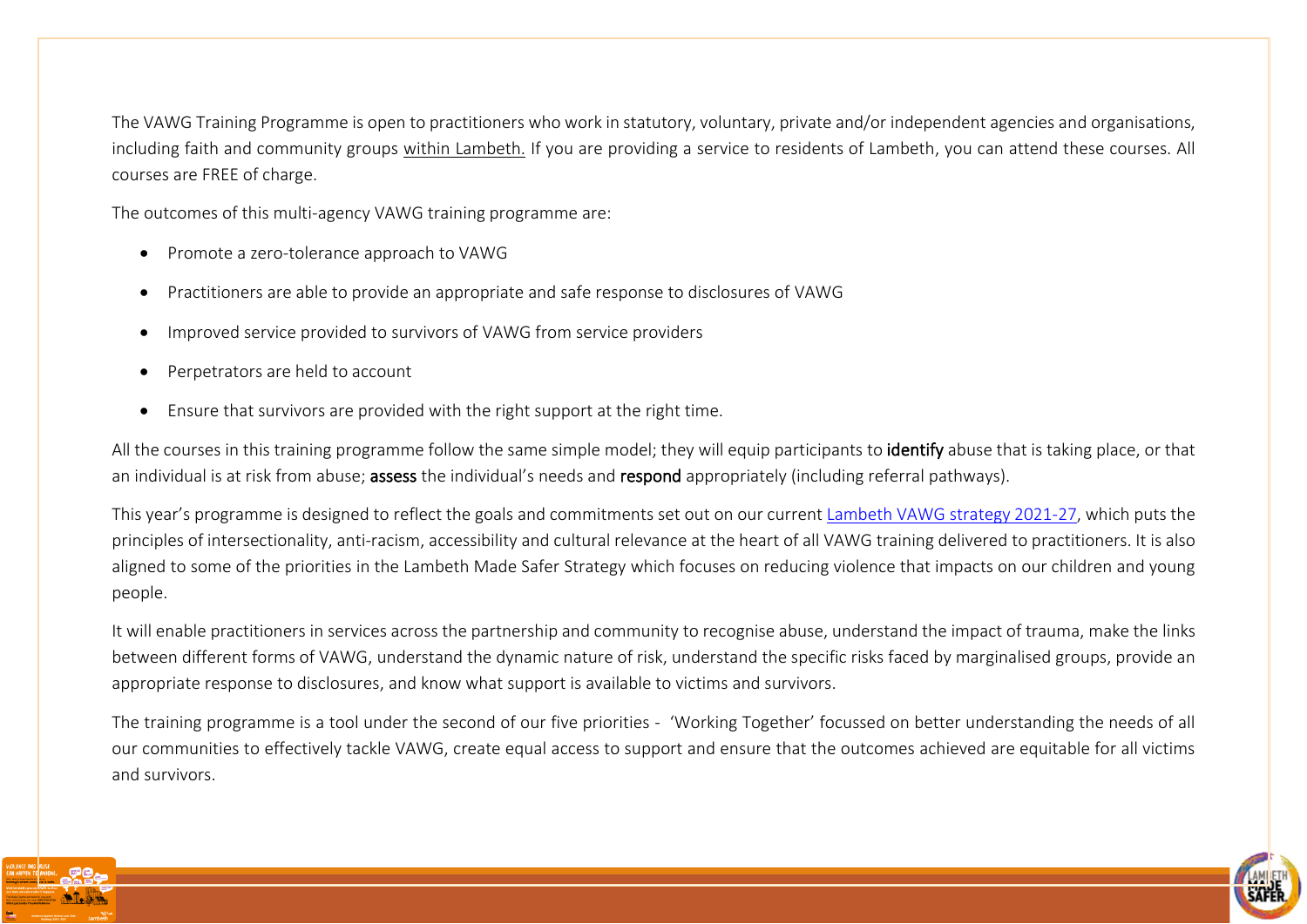The learning in this programme aims to provide a better understanding of those individuals experiences within some of the over and underrepresented groups of Lambeth's residents in services. Their experiences of VAWG do not exist in isolation and often mean they are impacted by multiple discrimination and disadvantage.

The programme provides a wide range of learning to better understand these challenges faced by people from Black, Asian and multi-ethnic communities; migrant residents; those with no recourse to public funds; those with insecure immigration status; Gypsy, Roma and Traveller communities; trans, non-binary and gender non-conforming residents; those who are LGBTQ+; those with disabilities; working class residents; younger and older people; and those experiencing multiple disadvantages.

We want to create a truly coordinated community response, and for that we need to work together, listen, learn and act!

#### Reflective Space

We are offering a monthly "reflective space" hosted by the VAWG Team with an expert guest. These are open to all Lambeth practitioners who would like to discuss an area of VAWG, ask questions, reflect on cases, and gain advice on good practice. They are unstructured and informal sessions which will be led by participants needs.

#### Training and Coronavirus (COVID-19)

Due to the impact of covid on training delivery the majority of this programme will be delivered entirely online via Zoom or Microsoft Teams. Each session will begin with information about how the session will run.

For useful resources around domestic abuse within the context of Coronavirus please see the [Lambeth Council VAWG website.](https://www.lambeth.gov.uk/noise-nuisance-pollution-and-anti-social-behaviour/abuse-and-violence/violence-against-women-and)



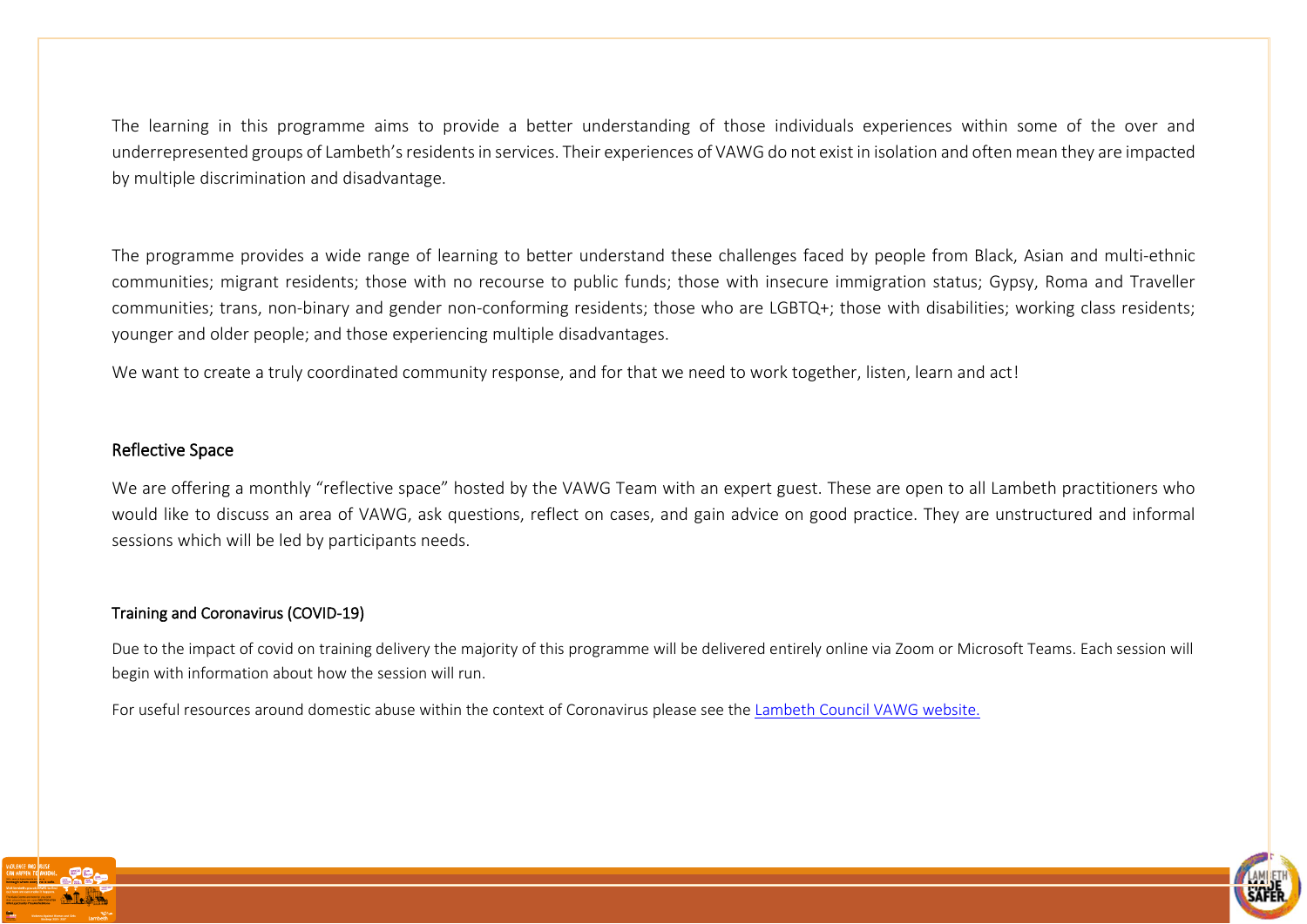#### Joining our sessions remotely

- \*\*Learners must save the session joining link and details in the confirmation email to your email calendar\*\*
- All sessions will begin promptly, so we ask all learners to join 5-10 mins before the start of the session. You will not be permitted to join the meeting 10 minutes after the meeting has started.
- Learners will need to download either Microsoft Team or Zoom in advance which can be done easily for free [here.](https://zoom.us/support/download)
- Learners can also access the session by opening the link in their browser.
- The session link for each course will be sent to learners once you have registered and booked for the chosen session via Eventbrite. Learners are advised to save the Eventbrite invite to your calendar before the session as a reminder.
- You will be required to complete a two-minute evaluation post-training and again in six months. This allows us to analyse whether classroom training is effective and impacts on your longer-term working practice.
- If you are unable to attend the course you have booked onto you must give at least five working days' cancellation notice. If you fail to give adequate notice, you may be restricted from booking onto future VAWG courses.



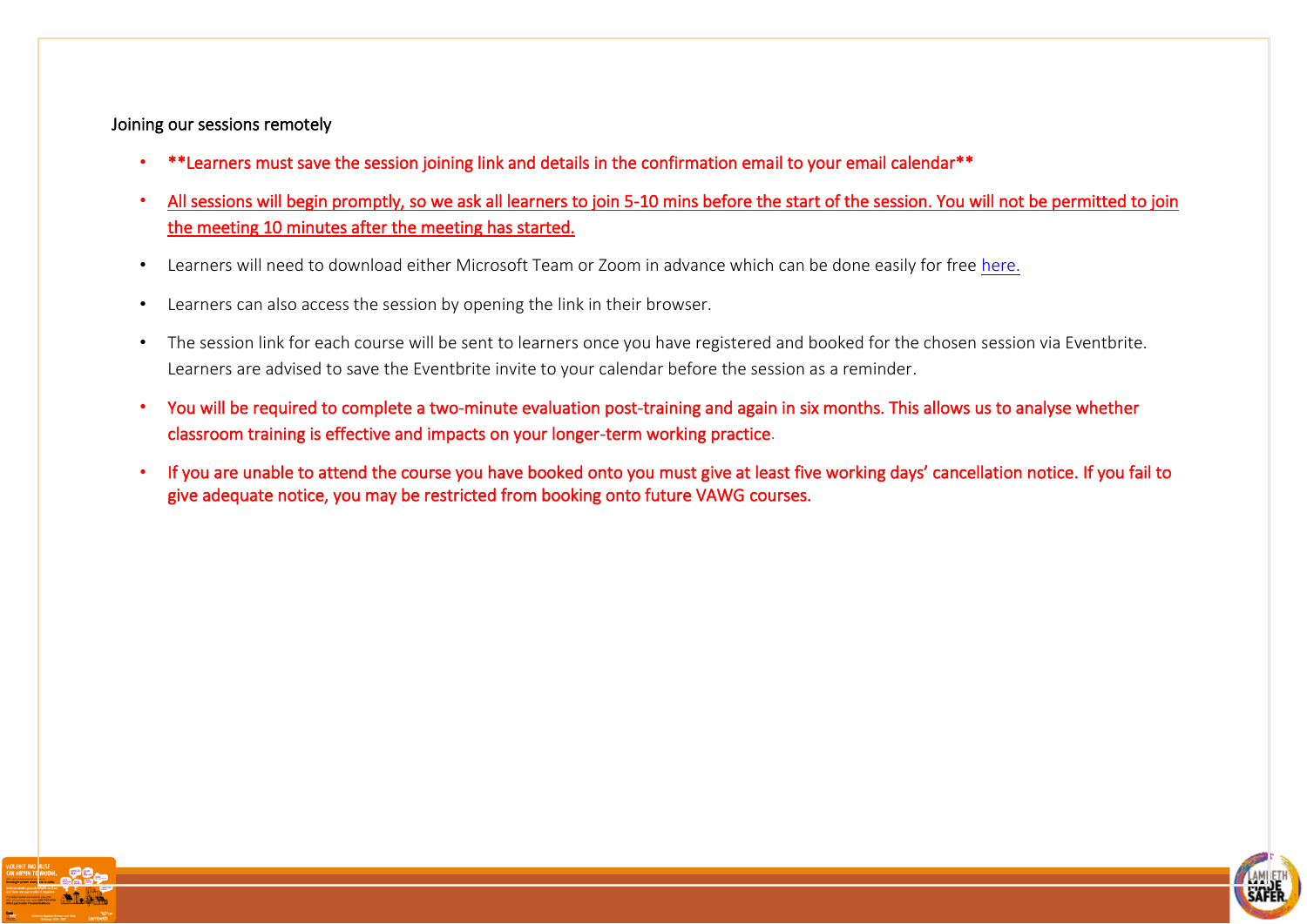| <b>Training Courses Available</b>                                                                         |                                                                                                                          |                 |  |  |
|-----------------------------------------------------------------------------------------------------------|--------------------------------------------------------------------------------------------------------------------------|-----------------|--|--|
| <b>April 2022</b>                                                                                         |                                                                                                                          |                 |  |  |
| 7 <sup>th</sup> April                                                                                     | An introduction to a trauma-informed approach when working with<br>autistic people and people with a learning disability | $10:00 - 13:00$ |  |  |
| 14 <sup>th</sup> April                                                                                    | <b>Supporting Older People and VAWG</b>                                                                                  | $10:00 - 15:00$ |  |  |
| 21 <sup>st</sup> April                                                                                    | VAWG Reflective Space: VAWG and disability                                                                               | $11:00 - 12:30$ |  |  |
| 25 <sup>th</sup> April                                                                                    | <b>Understanding Protective Orders</b>                                                                                   | $14:00 - 3:30$  |  |  |
| 26 <sup>th</sup> April                                                                                    | Women and girls impacted by the Criminal Justice System                                                                  | $10:00 - 13:00$ |  |  |
| 27 <sup>th</sup> April                                                                                    | Stalking Awareness - Live Webinar                                                                                        | $10:00 - 11:30$ |  |  |
| 28 <sup>th</sup> April                                                                                    | Kind Removals-<br>Women with children removed from their care and VAWG                                                   | $09:30 - 12:30$ |  |  |
| <b>May 2022</b>                                                                                           |                                                                                                                          |                 |  |  |
| 4 <sup>th</sup> May                                                                                       | Domestic Abuse in the deaf community                                                                                     | $10:00 - 13:00$ |  |  |
| 10 <sup>th</sup> May                                                                                      | Supporting Black, Asian, multi-ethnic survivors                                                                          | $10:00 - 14:00$ |  |  |
| 17 <sup>th</sup> May                                                                                      | <b>Understanding Economic Abuse and Privately Owned Housing</b>                                                          | $10.00 - 14.00$ |  |  |
| 19 <sup>th</sup> May                                                                                      | VAWG Reflective Space: Sexual Harassment in the workplace and public                                                     | $11.00 - 12.30$ |  |  |
| 25 <sup>th</sup> May                                                                                      | <b>Understanding Tech Abuse</b>                                                                                          | $10:00 - 12:00$ |  |  |
| <b>June 2022</b>                                                                                          |                                                                                                                          |                 |  |  |
| 6 <sup>th</sup> June                                                                                      | VAWG Reflective Space: Supporting victims of trafficking and exploitation                                                | 11.00 - 12.30   |  |  |
| 14 <sup>th</sup> June                                                                                     | <b>Working with Perpetrators of Domestic Abuse</b>                                                                       | $10:00 - 15:00$ |  |  |
| 28 <sup>th</sup> June                                                                                     | Key Principles in Responding to Disclosures of Sexual Violence                                                           | $10:00 - 13:30$ |  |  |
| 30 <sup>th</sup> June                                                                                     | Child and Adolescent to Parent Violence and Abuse (CAPVA) and Teenage                                                    | $09.30 - 12.45$ |  |  |
|                                                                                                           | <b>Relationship Abuse</b>                                                                                                |                 |  |  |
|                                                                                                           | <b>July 2021</b>                                                                                                         |                 |  |  |
| 5 <sup>th</sup> July                                                                                      | 'So Called' Honour Based Abuse Workshop                                                                                  | $10:00 - 12:00$ |  |  |
| 7 <sup>th</sup> July                                                                                      | Faith and VAWG                                                                                                           | $10:00 - 13:00$ |  |  |
| 14 <sup>th</sup> July                                                                                     | <b>LGBT+ Peoples Experiences of Domestic Abuse</b>                                                                       | $10.00 - 12.30$ |  |  |
| 21 <sup>st</sup> July                                                                                     | Domestic Abuse Awareness (Introduction)                                                                                  | $10.00 - 14.00$ |  |  |
| 21 <sup>st</sup> July                                                                                     | <b>VAWG Reflective Space: Working with Perpetrators</b>                                                                  | $11.00 - 12.30$ |  |  |
| August 2021                                                                                               |                                                                                                                          |                 |  |  |
| 18 <sup>th</sup> August                                                                                   | VAWG Reflective Space: Supporting VAWG Survivors from Faith<br>Communities                                               | $11.00 - 12.30$ |  |  |
| September 2021                                                                                            |                                                                                                                          |                 |  |  |
| 15 <sup>th</sup> September                                                                                | VAWG Reflective Space: VAWG and Anti-oppressive practice                                                                 | $11.00 - 12.30$ |  |  |
| 22 <sup>nd</sup> September                                                                                | Key Principles in Responding to Children and Young People's lived                                                        | $09:30 - 13:30$ |  |  |
|                                                                                                           | experience of Sexual Violence                                                                                            |                 |  |  |
| 27 <sup>th</sup> September                                                                                | <b>Understanding Protective Orders</b>                                                                                   | $10:00 - 11:30$ |  |  |
| Recorded Training Webinars We have a number of recorded learning sessions available digitally on request, |                                                                                                                          |                 |  |  |

covering a range of VAWG topics.

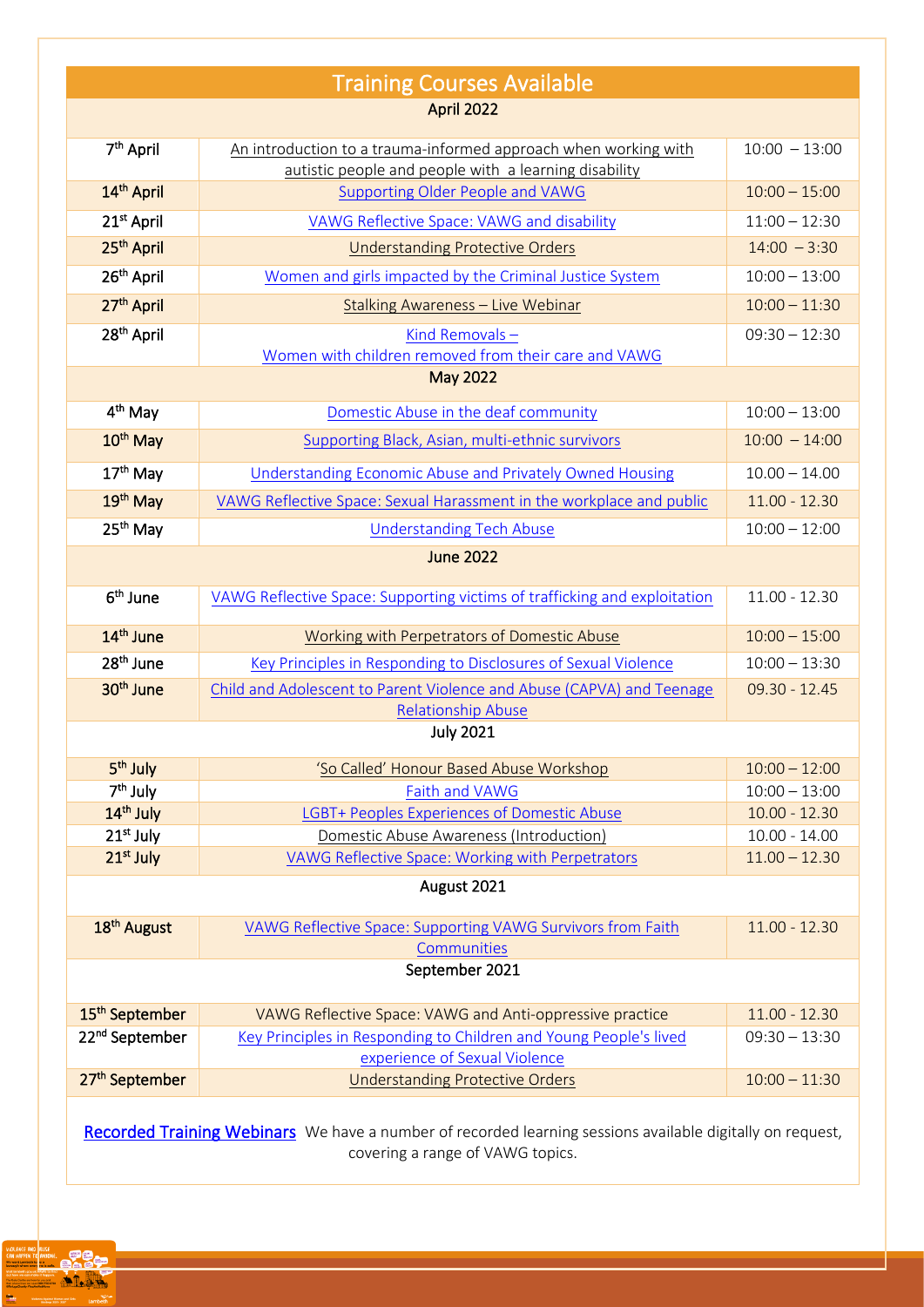# April Courses

### <span id="page-5-0"></span>An introduction to a trauma-informed approach when working with autistic people and people with a learning disability

#### Trainer: Respond

*Founded in 1991, Respond is a national charity providing therapy and specialist support services to people with learning disabilities, autism or both who have experienced abuse, violence, or trauma.*

Date: 7th April 2022

Time: 10am – 1pm

This webinar will give learners the opportunity to consider how best to support autistic women or women with a learning disability – primarily in an advocacy role. It will look at ways to communicate and some of the myths attached to autism and learning disabilities. It will also consider these issues within the context of violence against women and girls and the way in which harm is framed for this group of women. The webinar aims to be interactive for a positive learning and shared experience.

#### **Objectives**

By attending this course, participants will learn about:

- To have a better understanding of life trauma and its impact in the context of learning disability, autism and intersectionality.
- To explore communication barriers and accessibility.
- To feel more confident when supporting autistic people and people with a learning disability.

### Capacity: 15 [BOOK HERE](https://www.eventbrite.co.uk/e/trauma-informed-approach-when-working-with-people-with-autismld-introduc-tickets-299279181087)

### <span id="page-5-1"></span>Supporting Older People and VAWG

#### Trainer: Solace Women's Aid

*Solace Women's Aid has been working for more than 40 years to support women and children in London to build safe and strong lives - futures free from male abuse and violence. Solace provides 1:1 advocacy and support to victims and children, refuge accommodation, counselling, and sexual abuse services as well as training for professionals. Solace also provides 1:1 and group behaviour change work with perpetrators of domestic abuse.*

#### Date: 14th April 2022

#### Time: 10am-3pm

To date, little consideration has been given to the specific needs of older survivors in the UK who are experiencing domestic and sexual abuse. Traditionally, older people have been considered low risk for domestic abuse and consequently, research and policy has largely developed without them in mind. What we do know

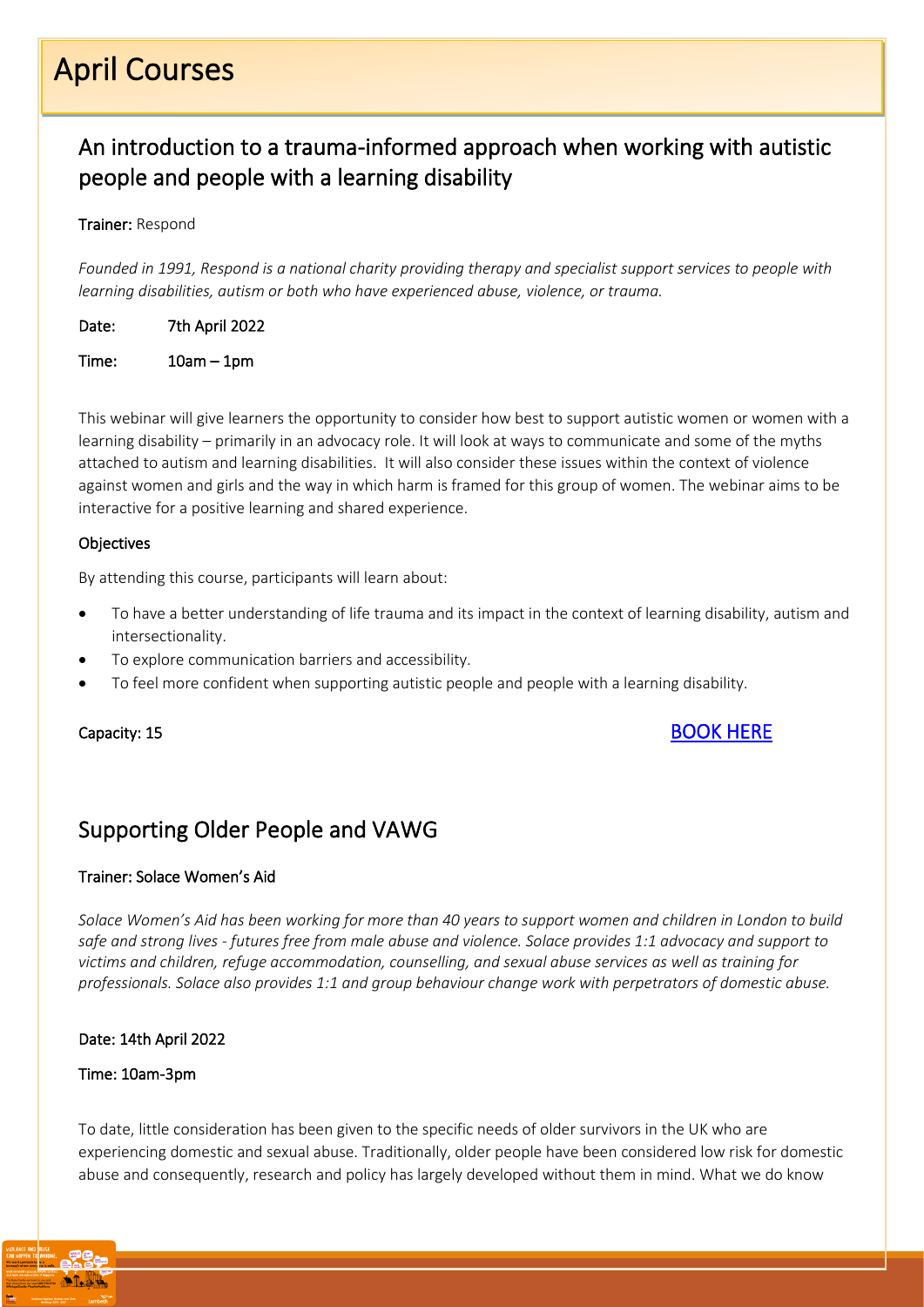however is that older survivors are disproportionately at risk of serious harm, with 25% of domestic homicides involving a victim aged 60 and over.

So what does this mean for you as a practitioner? This training was created in partnership with The Visible Women Project and through consultations and focus groups with Adult Social Care. The robust research behind this training aims to give participants the most relevant and up to date knowledge around how to support and safeguard older survivors.

This is a live webinar rather than an interactive training and is shorter than other sessions. There will be a presentation delivered online with some time for questions at the end.

#### **Objectives**

By attending this course, participants will:

- Power and control dynamics of domestic abuse and older people
- Impacts of domestic abuse and possible barriers to disclosing for older people
- Responding to a disclosure
- Safety planning options for older survivors
- Signposting to sources of support

#### Capacity: 30 [BOOK HERE](https://www.eventbrite.co.uk/e/supporting-older-survivors-of-violence-against-women-and-girls-vawg-tickets-299160265407)

### <span id="page-6-0"></span>VAWG Reflective Space – These are run every month

Coordinated by: Lambeth VAWG, Safer Communities Team

Dates: April, 19<sup>th</sup> May, 16<sup>th</sup> June, 21<sup>st</sup> July, 18<sup>th</sup> August, 15<sup>th</sup> September 2022

#### Time: 11am- 12.30pm

The monthly VAWG reflective spaces provide an opportunity for professionals in Lambeth to come together to discuss VAWG issues, gain advice and share best practice. These are informal and unstructured sessions where any issue or query can be discussed including:

- Information about local support services and pathways
- Information about different types of VAWG (domestic abuse, sexual violence, sexual exploitation, stalking, female genital mutilation/cutting (FGM), so called 'honour' based violence, forced marriage)
- Advice on cases (please ensure you don't share any personal or identifiable information)
- Peer support & signposting for those affected by VAWG in their personal lives
- Sharing tips and advice

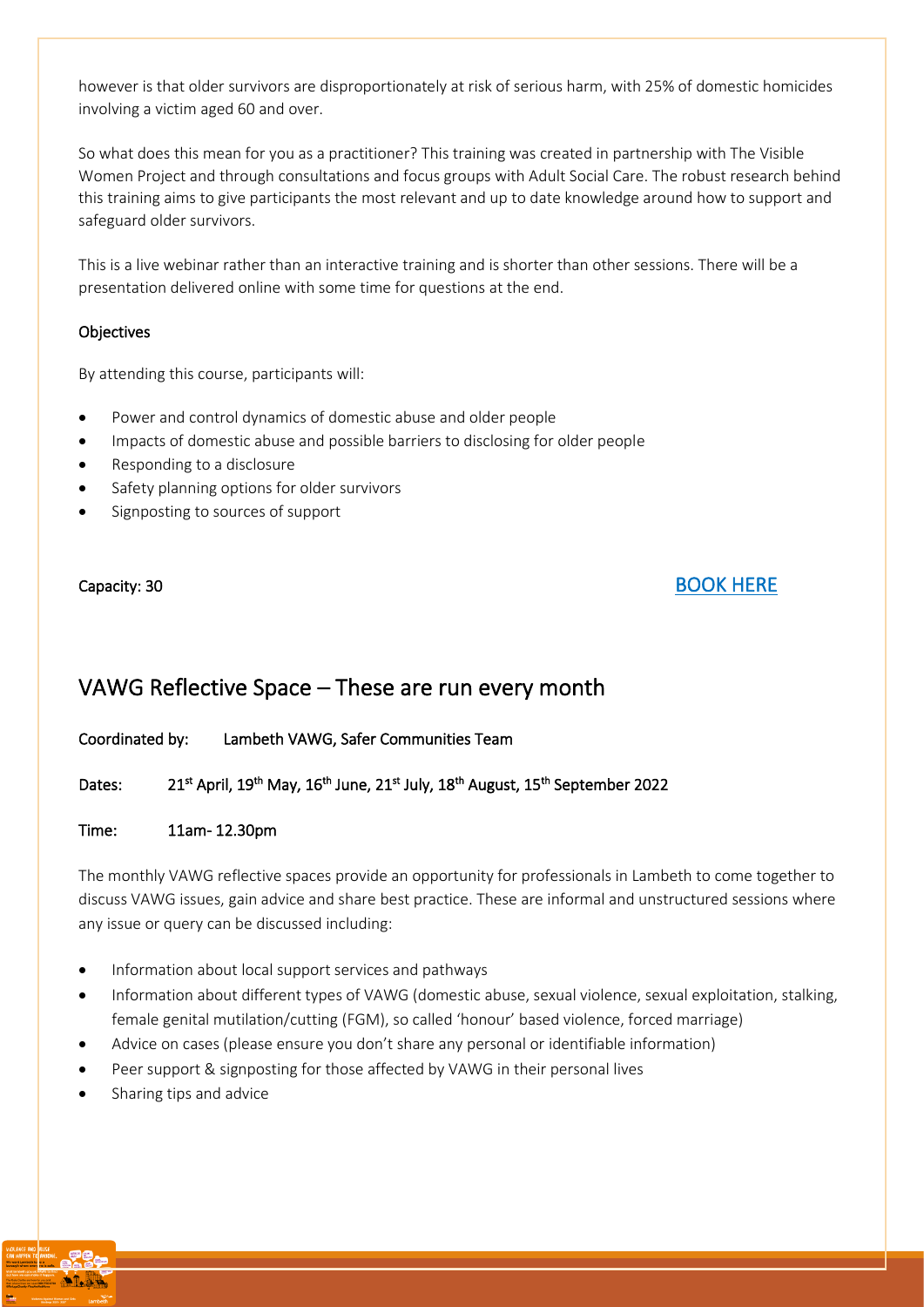#### **Objectives**

Our VAWG reflective sessions aim to:

- Raise awareness about VAWG support available
- Raise awareness about different forms of VAWG
- Increase confidence in identifying and responding to VAWG
- Bring practitioners together and increase networking

You can come to discuss any area of VAWG, however, each month we will be joined by a specialist to help answer your queries on particular areas, as below.

#### Capacity: 30

| <b>Month</b>                        | <b>Reflective Space Topic</b>                           | <b>Booking Link</b> |
|-------------------------------------|---------------------------------------------------------|---------------------|
| Thursday 21st April                 | VAWG and disability                                     | <b>BOOK HERE</b>    |
| Thursday 19th May                   | Sexual harassment in a workplace and public             | <b>BOOK HERE</b>    |
| Thursday 16 <sup>th</sup> June      | Supporting victims of trafficking and exploitation      | <b>BOOK HERE</b>    |
| Thursday 21 <sup>st</sup> July      | Working with perpetrators                               | <b>BOOK HERE</b>    |
| Thursday 18 <sup>th</sup> August    | <b>Supporting VAWG Survivors from Faith Communities</b> | <b>BOOK HERE</b>    |
| Thursday 15 <sup>th</sup> September | VAWG and Anti-oppressive practice                       | <b>BOOK HERE</b>    |

#### <span id="page-7-0"></span>Understanding Protective Orders

#### Trainer: Bowling Law

*Bowling Law is a leading Legal 500 firm specialising in domestic abuse and all areas associated with Family Law. They operate 24-hour emergency line 7 days a week and operate throughout London, assisting in several One Stops Shops/Legal Surgeries around the city.*

#### Date: 25<sup>th</sup> April 2022 \*This course is being run again in September

#### Time: 2 - 3:30pm

This course is for any professional who supports survivors or perpetrators of violence against women who would like to gain an understanding of the function and purpose of protective orders including non-molestation orders and occupation orders. This course will include information about no recourse to public funds and recent legal updates and changes in process.

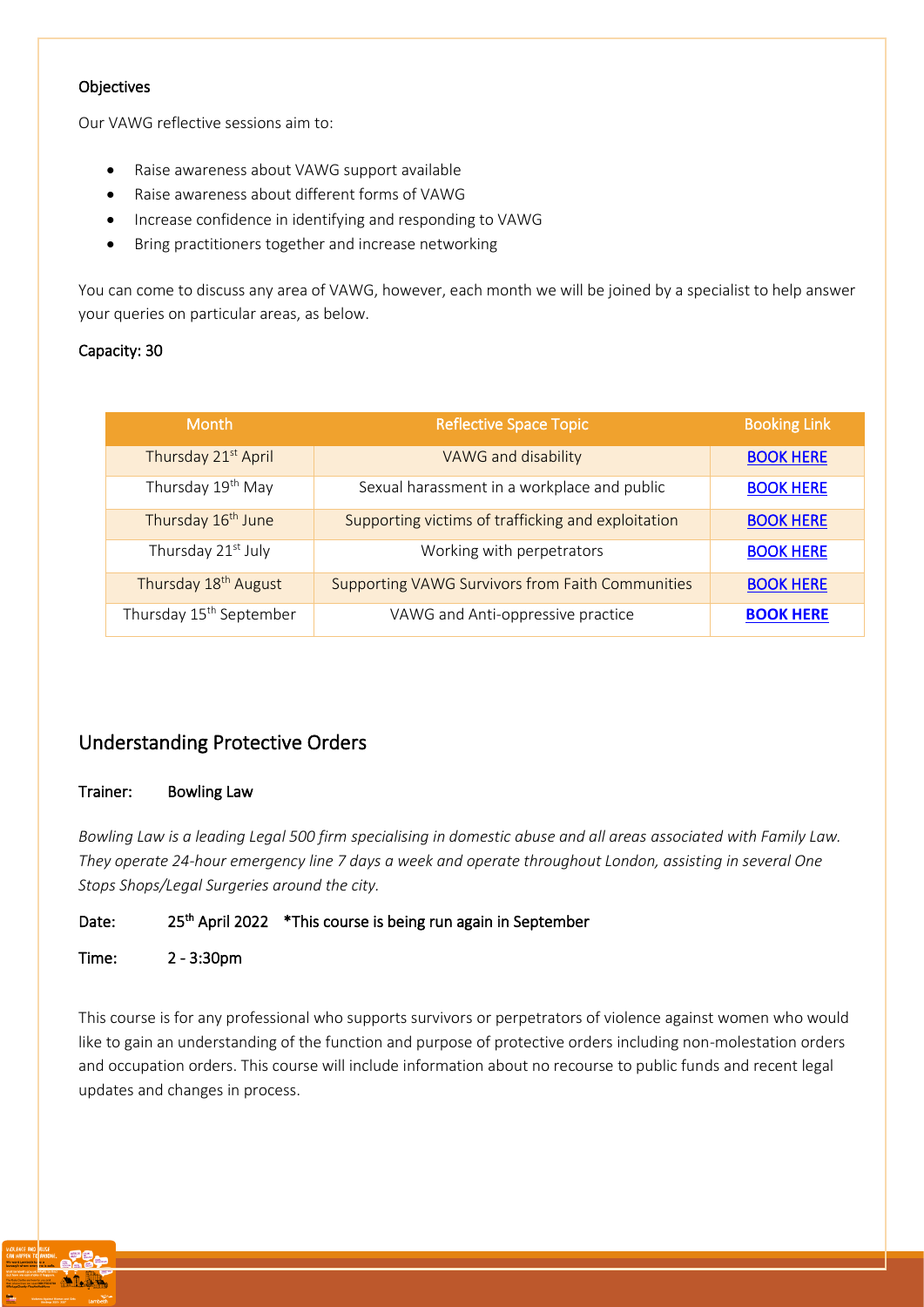#### **Objectives**

By attending this course, participants will:

- Understand the different types of protective orders available to survivors of violence against women
- Understand how protective orders are applied for, obtained, served and utilised
- Understand the strengths and limitations of different protective orders
- Understand what happens when a protective order expires and how to support a service user whose protective order has expired
- Understand the differences between bail conditions, restraining orders, non-molestation orders and occupation orders
- Understand what rights and processes are available for no recourse to public funds service users
- Understand how the system of public funding (Legal Aid) works for service users

#### Capacity: 30 [BOOK HERE](https://lambeth.sharepoint.com/sites/VAWGTeamChat-VAWGTeamfiles/Shared%20Documents/VAWG%20Team%20files/VAWG/Training/LORRAINE%20-%20Training%20Programme%202022%2023/OTP%20April%20-%20September%202022/25th%20April%202022:%20https:/www.eventbrite.co.uk/e/understanding-protective-orders-tickets-299547734337)

### <span id="page-8-0"></span>Women and girls impacted by the Criminal Justice System

#### Trainer: Women In Prison

*We are Women in Prison: we support women affected by the criminal justice system in prisons and communities. We work in the community in Surrey, Manchester & London. We are independent, trauma-informed, women centred, holistic services including through women's centres in Manchester & London. We also campaign to end harm of prison and for investment in community solutions to address roots causes.* 

Date: 26th April 2022

Time: 10am - 1pm

#### **Objectives**

By attending this course, participants will:

- look at the needs of women and girls impacted by the Criminal Justice System.
- discuss trauma informed practice, the perception of women and girls in contact with the CJS.
- look at the prevalence of VAWG within the population of women and girls in prison and how we view women and girls who have broken the law but are also victim/survivors.



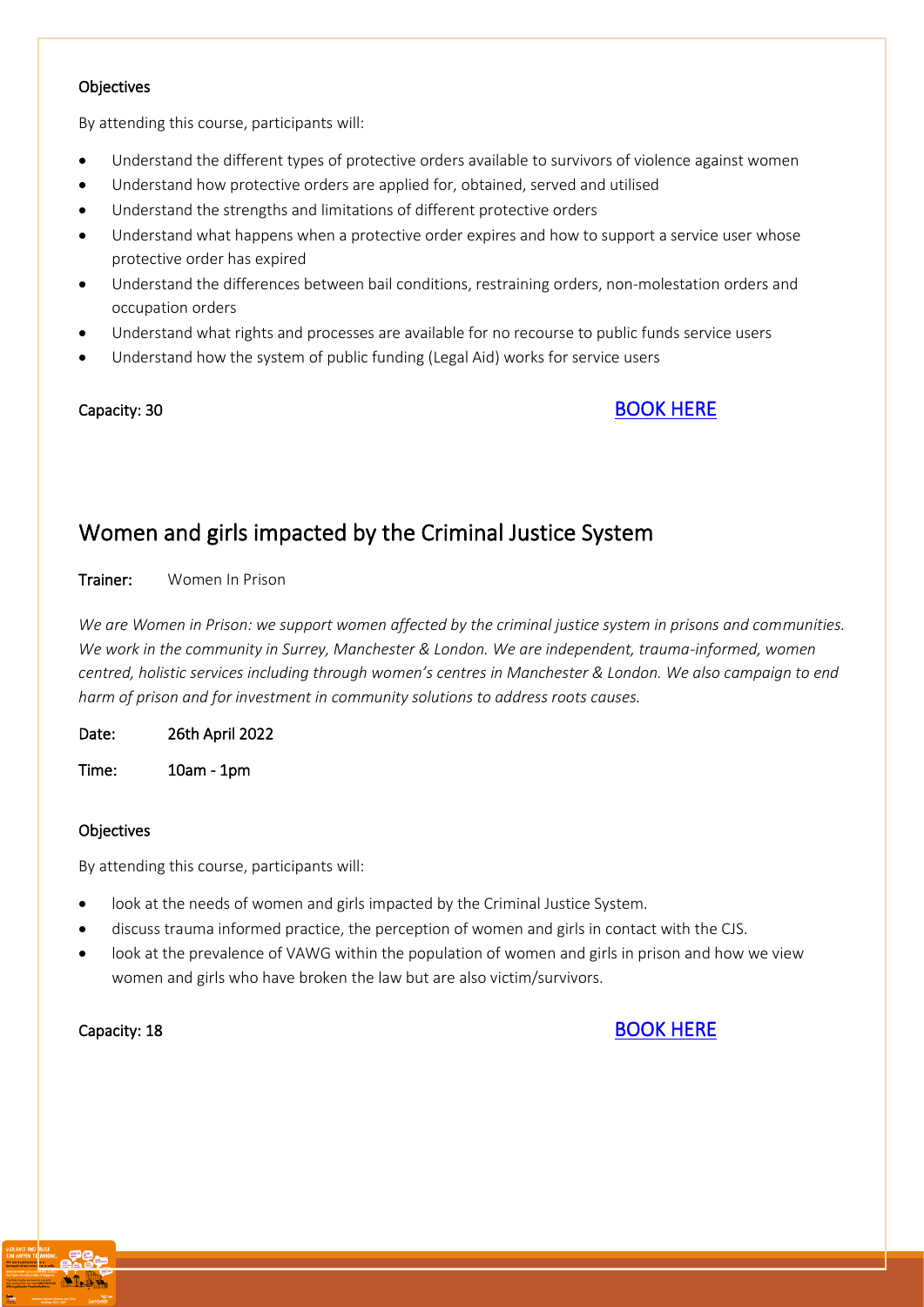### <span id="page-9-0"></span>Stalking Awareness – Live Webinar

*This is a live webinar rather than an interactive training and is shorter than other sessions. There will be a presentation delivered online with some time for questions at the end.*

#### Trainer: Solace Women's Aid

*Solace Women's Aid have been working for more than 40 years to support women and children in London to build safe and strong lives - futures free from male abuse and violence. Solace provides 1:1 advocacy and support to victims and children, refuge accommodation, counselling and sexual abuse services as well as training for professionals. Solace also provides 1:1 and group behaviour change work with perpetrators of domestic abuse.*

Dates: 27<sup>th</sup> April 2022

Time: 10am – 11.30am

This specialist webinar will help learners to improve their awareness & understanding around stalking. It will improve learner's confidence in identifying and responding effectively to stalking at the earliest opportunity and support learning to practice within their organisation.

#### **Objectives**

By attending this course, participants will learn about:

- Stalking Behaviours
- Impacts on victims/survivors
- Barriers for victims/survivors
- **Legislation**
- Case studies
- Advice for victims/survivors
- Civil/criminal remedies/police

#### Capacity: 30 [BOOK HERE](https://www.eventbrite.co.uk/e/stalking-awareness-live-webinar-tickets-299521465767)

### <span id="page-9-1"></span>Kind Removals - Women with children removed from their care and VAWG

#### Trainer: *Flourish Team – Lambeth council*

*Flourish work with parents who have had one or more children removed from their care. They provide intensive and assertive outreach to assist this client group to make positive changes to their lives.* 

| Date: | 28th April 2022 |
|-------|-----------------|
|-------|-----------------|

Time: 9.30am - 12.30pm

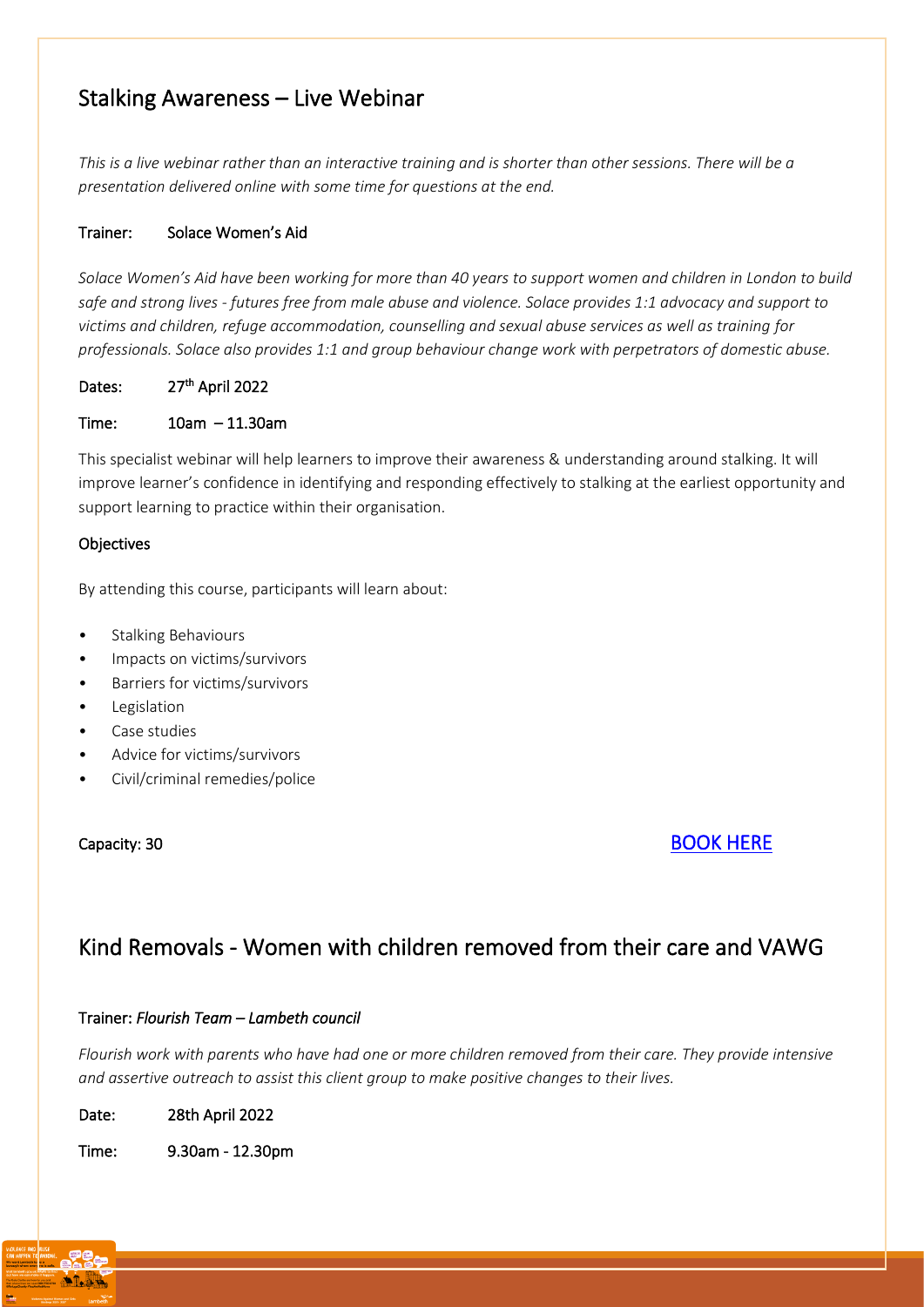This workshop is for all providers of services, wanting to explore how to work with women, experiencing complex trauma around the removal of a child from their care. through the family courts, primarily resulting from domestic abuse.

The practice framework we will be applying is trauma sensitive and systemic, you do not need any experience of these frameworks to attend this session, in fact we welcome key workers across the VAWG network.

#### **Objectives**

By attending this course, participants will:

- To explore what best practice could look like, when working with women who have had their children removed and experienced complex trauma primarily resulting from domestic abuse.
- This session will include breakout and wider group discussions, reflection, narrative application, and research-based evidence to support this approach.

l

### Capacity 30 [BOOK HERE](https://www.eventbrite.co.uk/e/kind-removals-women-with-children-removed-from-their-care-and-vawg-tickets-299808243527)

#### I May Courses

### <span id="page-10-0"></span>Domestic Abuse in the deaf community

Trainer: SignHealth's Domestic Abuse Service

*SignHealth's Domestic Abuse Service support people in the Deaf community who are experiencing or have witnessed domestic abuse.  We support all genders, sexualities and religions for people 11yrs and over.  We have a team of IDVAs (support for adults), YPVAs (support for young people) and a Children & Family worker who communicate in fluent British Sign Language and can adapt to International Sign Language for people where English or BSL is not their first language – we are able to fit to the needs of the client. We are a Pan-London service.*

#### Date: Wednesday 4th May 2022

#### Time: 10am - 1pm

#### **Objectives**

By attending this course, participants will:

- Explore the experiences and fears of the Deaf Community when working with hearing professionals
- Know more about the Deaf Culture and the difference between English and British Sign Language.
- Understand some of the barriers when interacting in a hearing world.
- Learn how to support Deaf people who are experiencing domestic abuse.
- To increase your awareness on how to communicate with a Deaf person.
- Gain information about the Deaf community and where to find additional resources.
- Learn how SignHealth can support you and your clients.



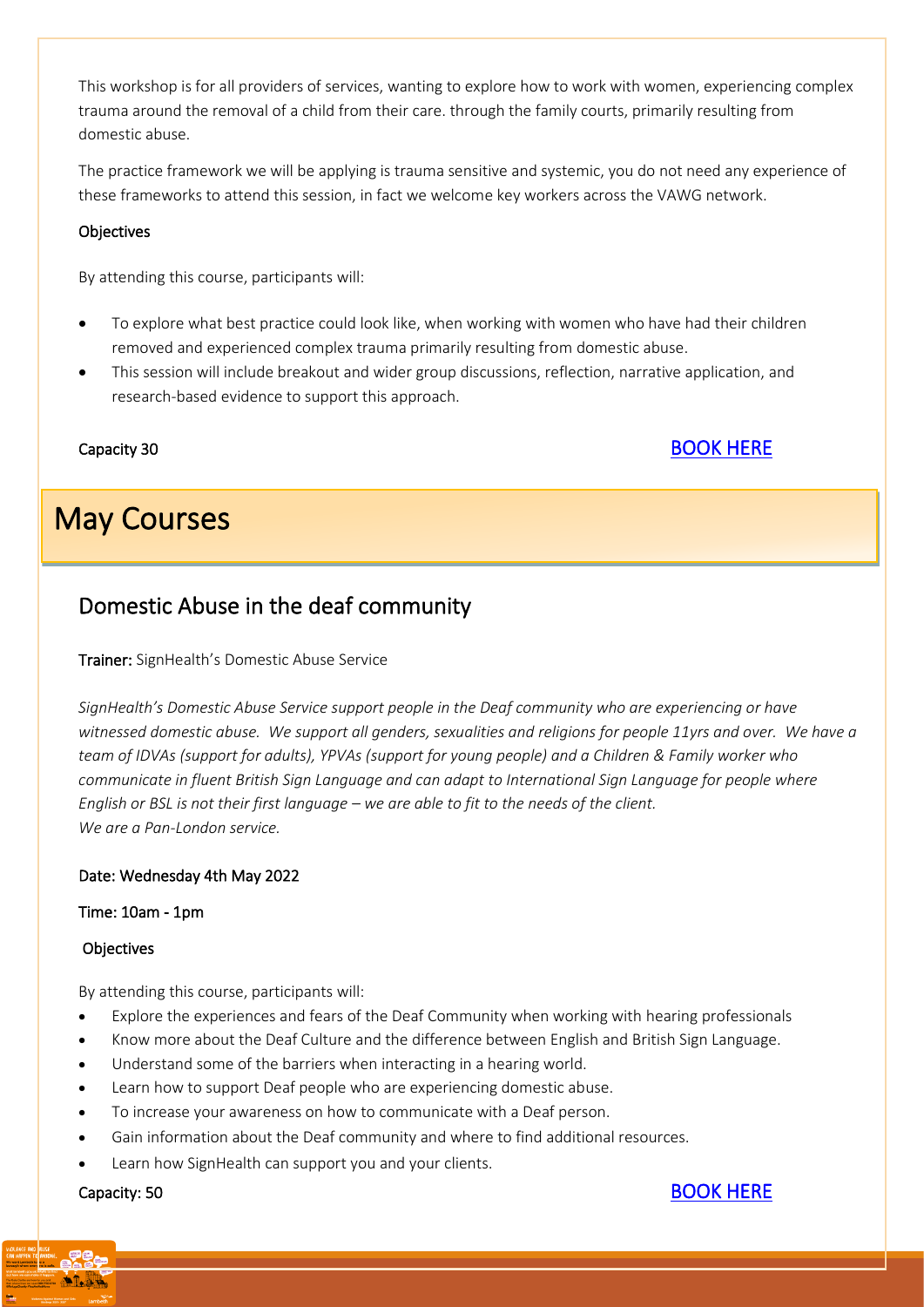### <span id="page-11-0"></span>Supporting Black, Asian and Multi-Ethnic Survivors of VAWG

#### Trainer: Asha, Refuge and The Gaia Centre

*Asha is a South Asian organisation that works to end violence against women and girls. Asha and Refuge provide Lambeth's commissioned specialist safe accommodation for Black, Asian and multi-ethnic survivors. The Gaia Centre is Lambeth's gender-based violence and abuse support service.*

Date: May **2022**

#### Time: 10am – 2pm

Participants attending this course will gain a deeper understanding of the particular experiences of Black, Asian and multi-ethnic survivors of VAWG and the barriers they may experience when seeing support from services

#### **Objectives**

#### By attending this course, participants will:

- Understand how VAWG is defined
- Understand the types of abuse experienced by survivors of VAWG
- Have a greater understanding of the prevalence, issues, and barriers faced by Black, Asian and multi-ethnic survivors of VAWG
- Understand what Intersectionality is
- Know how to respond to risks faced by Black, Asian and multi-ethnic survivors of VAWG and how to safety plan effectively
- Explore the ways in which services can meaningfully address and support Black, Asian and multi-ethnic survivors of VAWG.
- Have a range of resources to be able to refer survivors of VAWG to appropriate support

### Capacity: 30 [BOOK HERE](https://www.eventbrite.co.uk/e/supporting-black-asian-and-multi-ethnic-survivors-of-vawg-tickets-299913889517)

### <span id="page-11-1"></span>Understanding Economic Abuse and Privately Owned Housing

#### Trainer: Surviving Economic Abuse (SEA)

*Surviving Economic Abuse (SEA) is the only UK charity dedicated to raising awareness of and transforming responses to economic abuse. They undertake awareness-raising work, provide training and resources for professionals, review systems and policies to ensure they do not inadvertently facilitate abuse and influence national policy.*

#### Date: 17th May 2022

#### Time: 10am – 2pm

This course aims to increase the understanding of stakeholders in London about the immediate and long-term impact of economic abuse on the housing security and physical safety of affected women and children.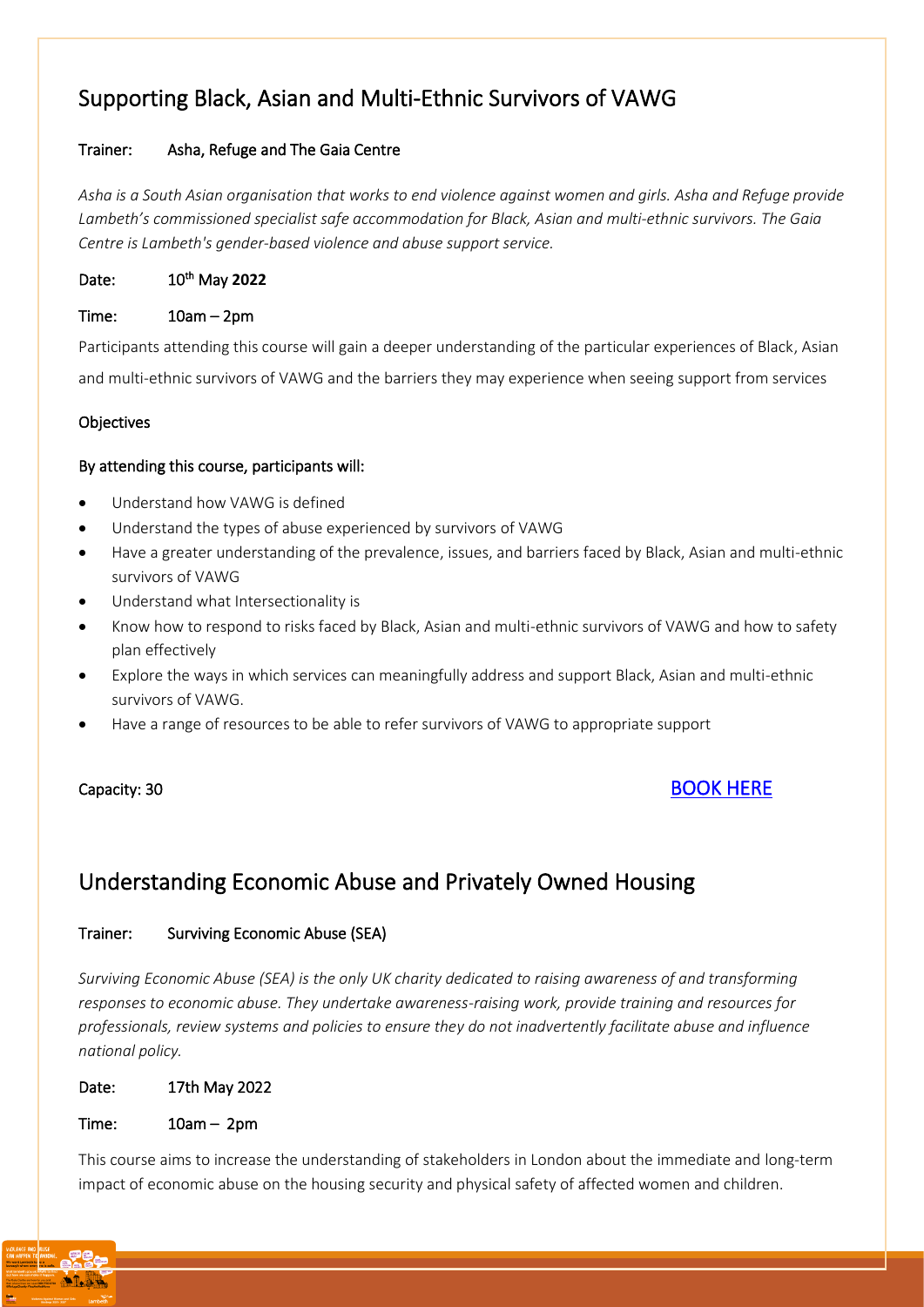#### Objectives:

By attending this course, participants will have:

- An increased understanding of economic abuse as described by the Domestic Abuse Act
- Knowledge of how economic abuse operates within the context of domestic abuse
- Increased motivation to respond to economic abuse
- Understanding of and ability to describe examples of post-separation abuse
- Increased knowledge of privately owned housing systems and how they impact on victim survivors of domestic abuse
- Confidence to support and effectively signpost victims and survivors to navigate the highly complex privately owned housing systems
- Access to specialist guidance after training on cases where they are supporting victims and survivors of domestic abuse who are owner occupiers

### Capacity 16 [BOOK HERE](https://www.eventbrite.co.uk/e/understanding-economic-abuse-and-privately-owned-housing-tickets-299951191087)

### <span id="page-12-0"></span>Understanding Tech Abuse

#### Trainer: Refuge Tech Abuse Team

*The Refuge tech abuse and empowerment team supports survivors who have had technology used against them as a weapon of domestic abuse. They empower survivors so they can use technology positively and safely and take back control of their lives.*

Date: 25<sup>th</sup> May 2022

Time: 10am – 12pm

Modern technology gives perpetrators every growing ways to stalk, isolate and control survivors using the tools of everyday life. This workshop is aimed at professionals who work with families to help them identify different ways in which technology can be used to facilitate the abuse.

#### **Objectives**

By attending this workshop attendees will be able to:

- Explain what is meant by the term "Tech Abuse"
- State examples of the emerging trends, and ways in which perpetrators misuse technology
- Explore ways to offer support and advice to victims of tech abuse

Capacity 30 [BOOK HERE](https://www.eventbrite.co.uk/e/understanding-tech-abuse-tickets-299939145057)

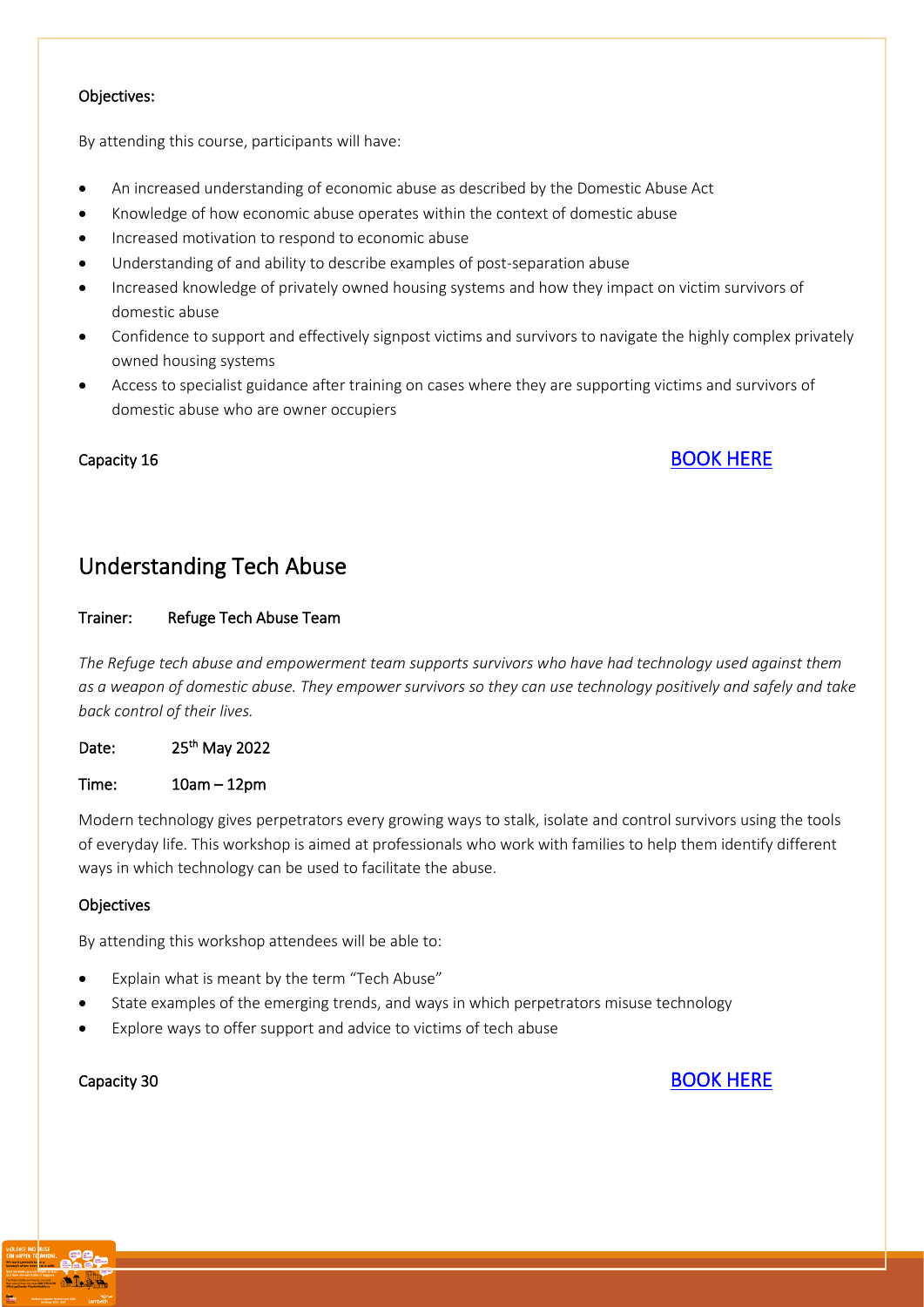# June Courses

֦

### <span id="page-13-0"></span>Working with Perpetrators of Domestic Abuse

#### Trainer: Solace Women's Aid

*Solace Women's Aid have been working for more than 40 years to support women and children in London to build safe and strong lives - futures free from male abuse and violence. Solace provide1:1 advocacy and support to victims and children, refuge accommodation, counselling, and sexual abuse services as well as training for professionals. Solace also provides 1:1 and group behaviour change work with perpetrators of domestic abuse.*

Date: 14<sup>th</sup> June 2022

#### Time: 10am – 3pm (lunch break included)

This training is designed for practitioners from health, housing, and social care (including those in the voluntary sector) who are likely to come into contact with domestic abuse perpetrators and want to know more about how to respond appropriately.

#### **Objectives**

By attending this course, participants will:

- better identify perpetrators of domestic abuse
- understand the dynamics of perpetrators use of violence
- better understand the risks posed by perpetrator to (ex) partners and children
- undertake initial motivational work with perpetrators to help explore their use of violence
- understand the differences between empathic and collusive working in a domestic abuse context
- make appropriate referrals to other agencies upon identification

#### Capacity 30 [BOOK HERE](https://www.eventbrite.co.uk/e/working-with-perpetrators-of-domestic-abuse-tickets-300035864347)

### <span id="page-13-1"></span>Key Principles in Responding to Disclosures of Sexual Violence

#### Trainer: Rape Crisis South London (RASASC)

*South London Rape Crisis centre offers help, information and support to women and girls who have experienced sexual violence.*

Date: 28<sup>th</sup> June 2022

Time: 10am – 1.30pm

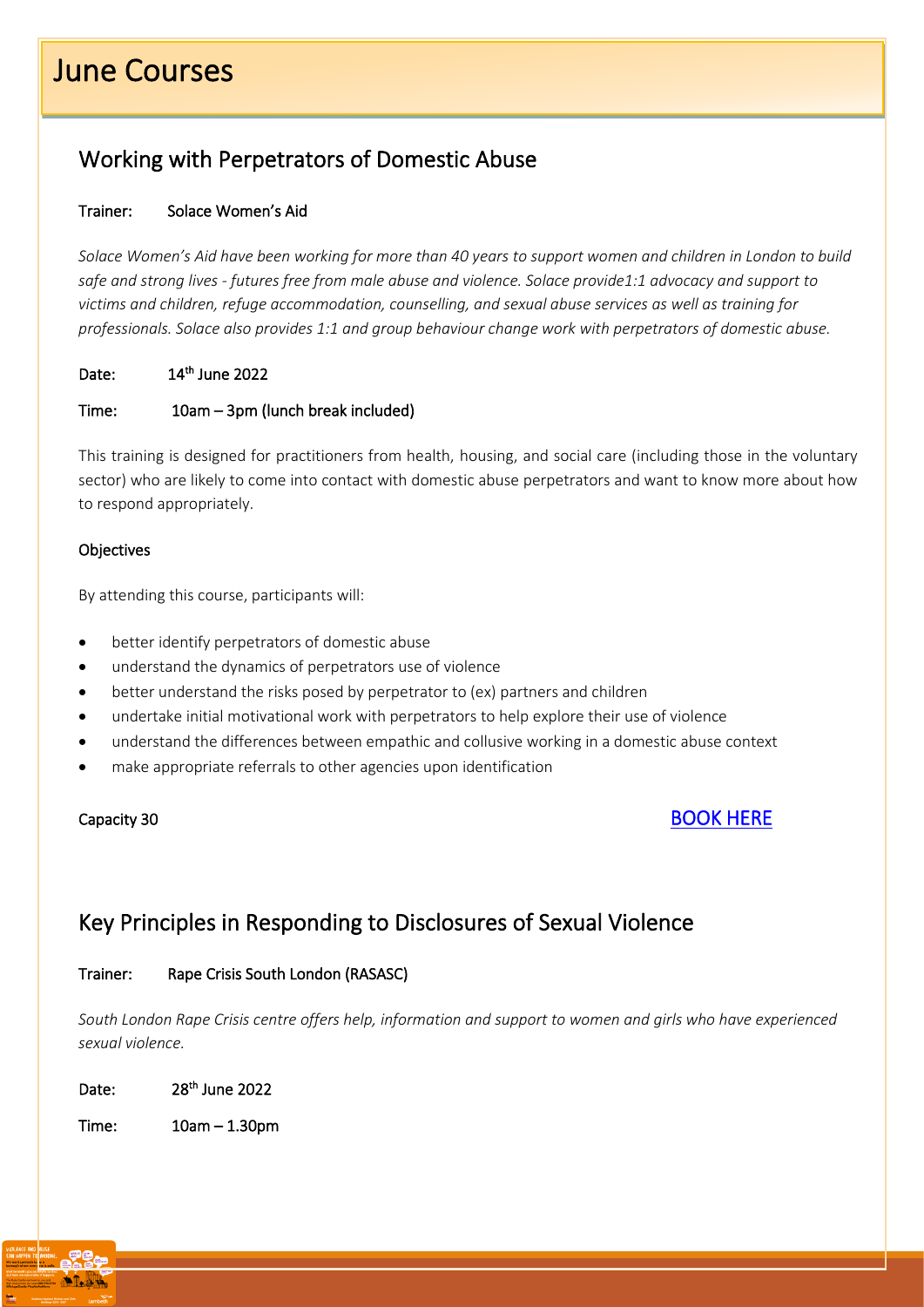Participants in this online workshop can expect to examine the myths and realities of sexual violence within a framework of violence against women and girls. Participants will be introduced to a model of best practice in working with sexual violence and will identify key principles in responding to disclosures of sexual violence sensitively and appropriately.

#### **Objectives**

By attending this course, participants will:

- consider the impact of societal attitudes and myths about sexual violence on survivors
- know how rape, sexual assault and consent are defined in law
- identify barriers to disclosure and seeking support for survivors
- name and understand key principles in responding to disclosures of sexual violence
- increase awareness of specialist support services available
- be introduced to Rape Crisis South London model of empowerment as best practice in working with sexual violence

Time spent on each area may vary to ensure topics of direct relevance to participants' support work are given priority. All participants receive an in-depth training resource pack after the session.

#### Capacity 15 [BOOK HERE](https://www.eventbrite.co.uk/e/key-principles-in-responding-to-disclosures-of-sexual-violence-tickets-300021651837)

## <span id="page-14-0"></span>Child and Adolescent to Parent Violence and Abuse (CAPVA) & Teenage Relationship Abuse

#### Trainer: Respect

*Respect are a pioneering domestic abuse organisation developing safe, effective work with perpetrators, male victims and young people who use violence. They run the Men's Advice Line, a helpline for male survivors of domestic abuse and the Respect Helpline, a helpline for perpetrators of domestic abuse which offers advice on changing harmful behaviour.*

#### Dates: 30<sup>th</sup> June 2022

#### Time: 09.30am – 12:45pm

Although most people know about domestic abuse, less attention is given to Child and Adolescent to Parent Violence and Abuse (CAPVA). This makes it very difficult for parents to work out whether their child's behaviour is abusive or just part of normal development.

The definition of domestic abuse covers young people 16 and above, however we know teenage relationships and abuse in these relationships can happen at an earlier age and may require a different response.

#### **Objectives**

This briefing will provide a foundation to enable participants to: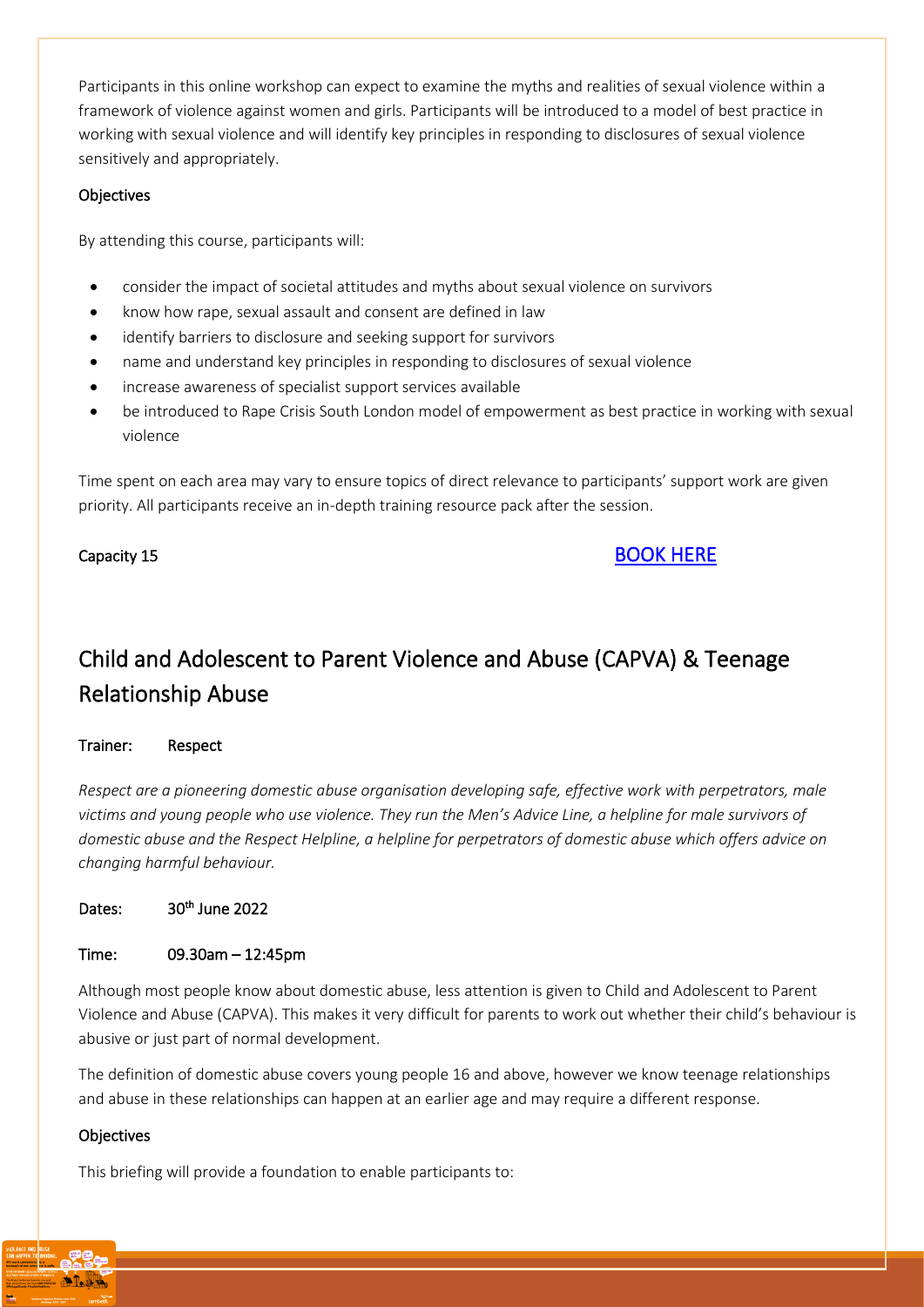- Develop an understanding of the causal factors of Child and Adolescent to Parent Violence and Abuse (CAPVA)
- Enable participants assess risk and identify potential trigger points for abuse to enable a safer parental response
- To explore the subject of relationship abuse with between young people
- To approach violence in young people's relationships using a contextual safeguarding approach

#### **Capacity 25** [BOOK HERE](https://www.eventbrite.co.uk/e/child-and-adolescent-to-parent-teenage-relationship-violence-and-abuse-tickets-300007579747)

# July Courses

<span id="page-15-0"></span>L

### Honour Based Abuse Workshop

#### Trainer: Karma Nirvana

In 1993, Karma Nirvana became the first specialist charity for victims and survivors of Honour Based Abuse in the UK. Since then, we have led the campaign against Honour Based Abuse – supporting, empowering, and educating those impacted, so they can live a life free of abuse.

We run the national Honour Based Abuse Helpline, we train frontline practitioners and professionals, and we campaign for change, working with parliamentarians and policymakers.

Date: <sup>th</sup> July 2022

Time: 10am – 12pm

#### **Objectives**

By attending this course, participants will:

- Build confidence in identifying and challenging Honour Based Abuse and Forced Marriage
- Build resilience when challenging issues of 'cultural sensitivity'
- Recognise HBA/FM as a safeguarding matter
- Increase professional confidence through education
- Improve effective supportive responses for victims
- Encourage critical thinking to challenge justifications of abuse based on tradition, culture or religion
- Develop victim pathways for safe and effective responses

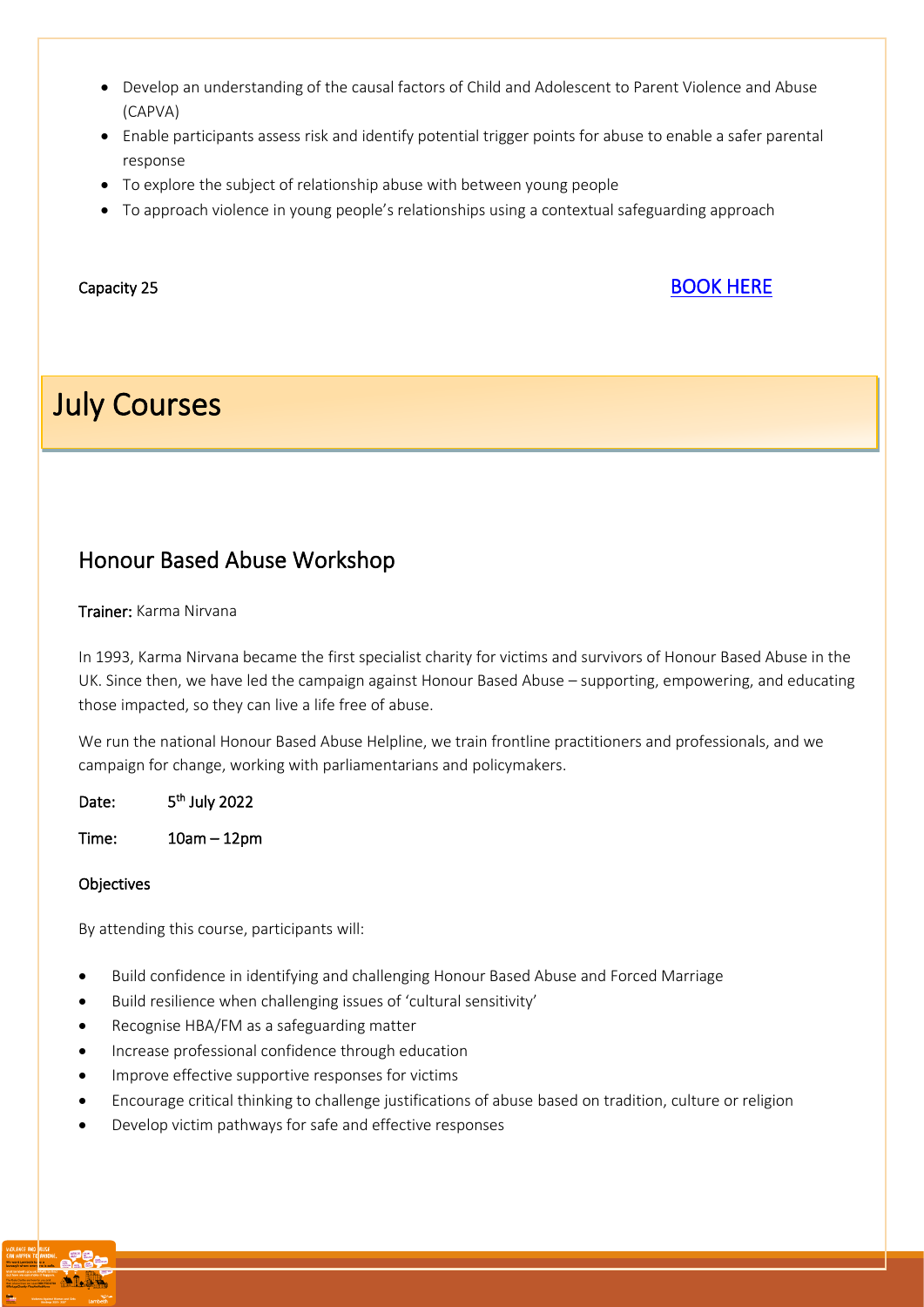This is achieved through the sessions which.

- Explain the support KN offer to victims, survivors and professionals
- Definitions of HBA and FM and the triggers for these abuses
- Dispel common misconceptions
- Offer an insight into understanding honour systems & honour codes within family dynamics
- Identify HBA and FM and explain the warning signs and indicators
- Clarify best practice when dealing with HBA and FM
- Provide an insight into FM law and FMPOs
- Explain the prevalence nationally and statistics for Professionals
- Demonstrate how HBA and FM is happening in emerging communities

#### Capacity 20 BOOK HERE

#### <span id="page-16-0"></span>LGBT+ People's Experiences of Abuse

#### Trainer: Galop

*Galop has been making life safe, just and fair for LGBT+ people for close to 40 years. We support lesbian, gay, bisexual, trans, non-binary, asexual, queer, and intersex people who have experienced hate crime, domestic abuse and sexual violence. We are run by LGBT+ people, for LGBT+ people, and provide a space for survivors of abuse to get the help they need. Our support services are independent, confidential and trauma informed.* 

#### Date: <sup>th</sup> July 2022

#### Time: 10am – 12.30pm

This half day course aims to improve service providers' understanding of LGBT+ service users' needs and specific safeguarding concerns. It aims to increase the confidence and awareness of professionals so they can better support LGBT+ victims and survivors of domestic abuse.

#### **Objectives**

The session will cover the following topics:

- An overview of LGBT+ Experiences of Gender-Based Violence in the UK including Domestic Abuse, Sexual Violence, so-called Honour-Based Violence and Hate Crime.
- LGBT+ identities
- The prevalence of domestic abuse experienced by LGBT+ people
- Unique dynamics of abuse linked to homophobia, biphobia, and transphobia
- Specific forms of domestic abuse experienced by young LGBT+ people
- Barriers in accessing support faced by LGBT+ survivors
- Best practices
- Useful resources and support



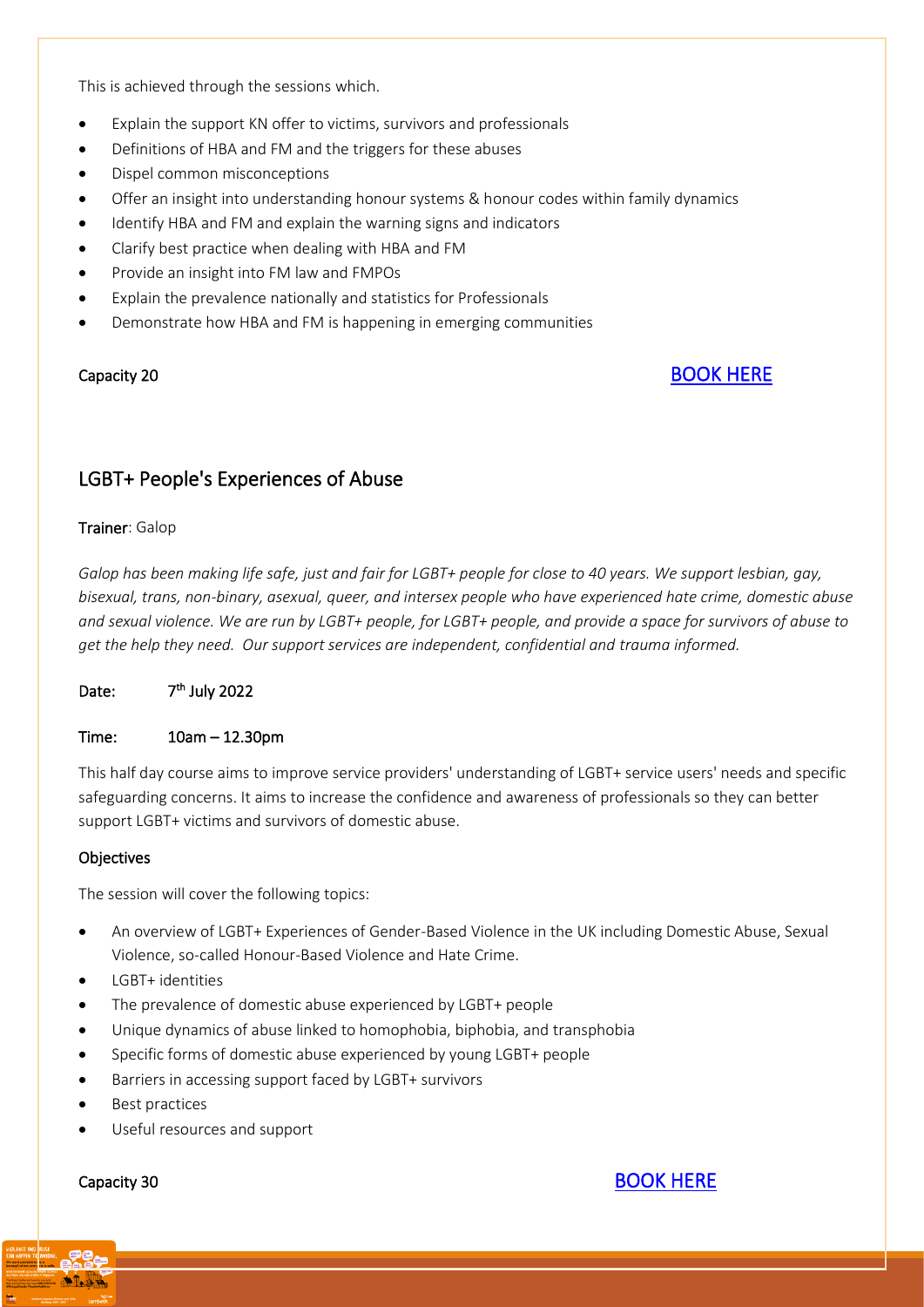### <span id="page-17-0"></span>Faith and VAWG - Tackling Harmful Practices : a culturally competent approach to VAWG intervention

Trainer: Faith and VAWG Coalition ( at Standing Together) and Asian Women's Resource Centre

*This harmful practice specialist training co delivered by the Faith and VAWG Coalition ( at Standing Together) and Asian Women's Resource Centre is designed to build a layered understanding of how harm is located and identified within the understanding of VAWG from a feminist, anti-oppressive lens.* 

Date: 14<sup>th</sup> July 2022

Time: 10am – 1pm

It encourages practitioners to reflect on notions of culture and intersectionality before understanding the various types of harmful practices including misuse of faith and spirituality, so called 'honour' based abuse, forced marriage and FGM. It is a CPD course that will give learners a culturally competent toolkit to respond to women and girls at risk of harmful practices.

#### **Objectives**

By attending this course, participants will:

- Understand Harmful practices, including misuse of spirituality and faith, as forms of VAWG perpetrated within the power and control of patriarchies
- Understand Intersectionality and cultural competence, including role of faith and communities in responding to DA and VAWG
- Knowledge and understanding of VAWG, Multiple Disadvantage and structural barriers, relating to harmful practices
- Be able to understand and assess Risk Indicators relating to harmful practices
- To able to know about safety planning and respond with appropriate actions, and refer to specialist DVA/VAWG support service
- Gain knowledge about perpetrators exercising harmful practices, and know where to refer

#### Capacity 20 [BOOK HERE](https://www.eventbrite.co.uk/e/faith-and-violence-against-women-and-girls-vawg-tickets-300565107327)

### <span id="page-17-1"></span>Domestic Abuse Awareness (Introduction)

#### Trainer: Lambeth Council Safer Communities Team - VAWG Team Officers

*Lambeth Council Safer Communities Team coordinates Lambeth's response to Violence Against Women and Girls by commissioning services, running campaigns, delivering training and leading partnership projects including coordinating the MARAC. For more information see ou[r Lambeth Made Safer VAWG Strategy 2021-2027](https://beta.lambeth.gov.uk/sites/default/files/2021-10/lambeth-made-safer-vawg-strategy-2021-2027.pdf)*

Date: 21<sup>st</sup> July 2022

Time: 10am – 2pm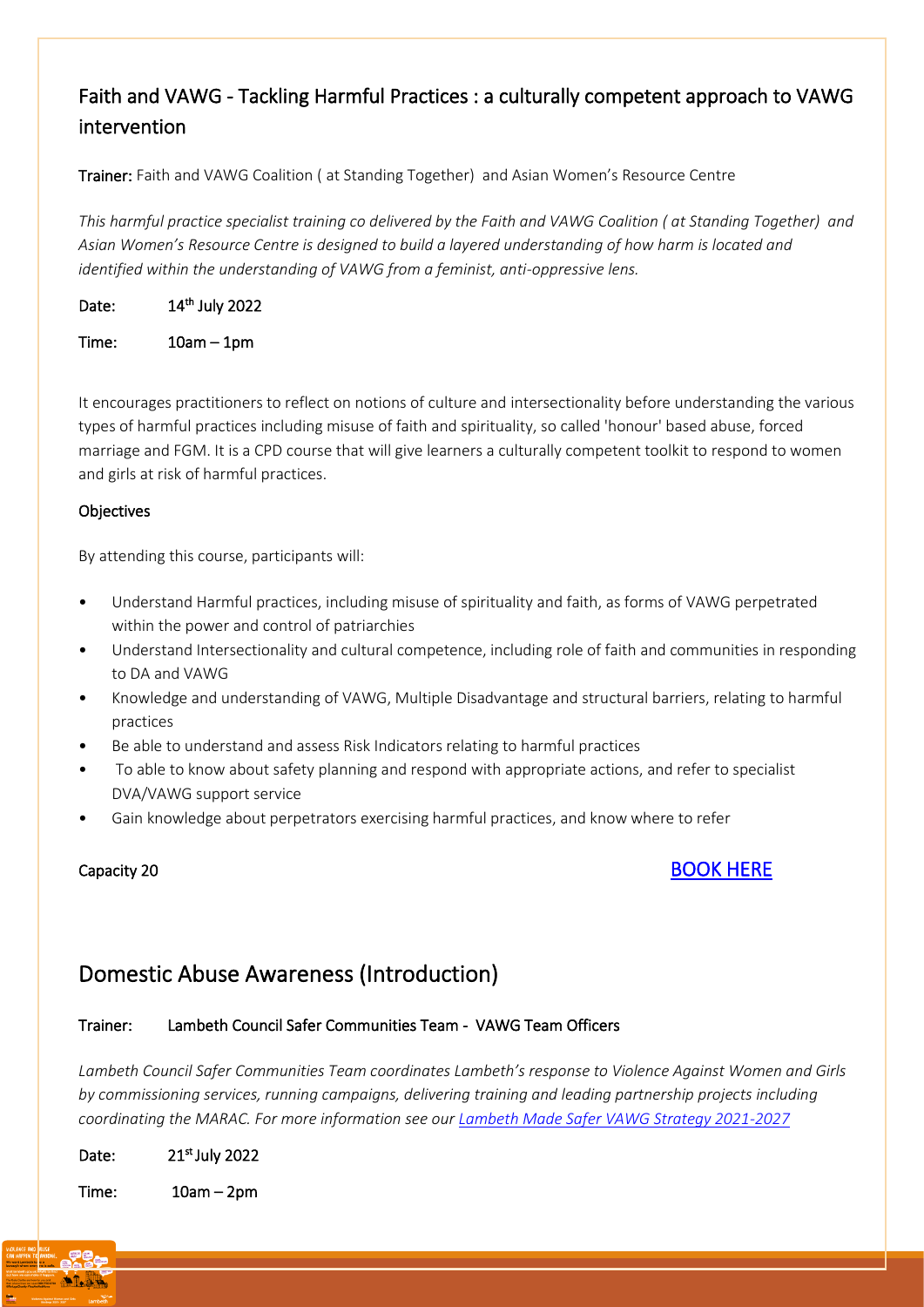This course is designed for practitioners who would like to understand the definition of domestic abuse and gain insight into the dynamics of domestic abuse within intimate partner and adult familial relationships. The course will consider why people stay in abusive relationships and the barriers to reporting family members and intimate partners. Attending the course will help practitioners recognise indicators of domestic abuse, learn how best to ask about domestic abuse and effectively provide support to those who have disclosed abuse. The course will include an overview of understanding risk, basic safety planning options for survivors and information on specialist support in Lambeth.

#### **Objectives**

By attending this course, participants will:

- understand how domestic abuse is defined, what it includes and know its prevalence
- appreciate and examine the barriers faced by survivors in disclosing and/or leaving an abusive relationship
- describe indicators of abuse
- ask the right questions and respond appropriately to disclosures of domestic abuse
- understand what "high risk" in relation to domestic abuse means
- have gained knowledge of Lambeth's services and be able to refer appropriately

# August Courses

### <span id="page-18-0"></span>VAWG Reflective Space – These are run every month

Coordinated by: Lambeth Safer Communities Team

Dates: August 15th September 2022

Time: 11.00 - 12.30

The monthly VAWG reflective spaces provide an opportunity for professionals in Lambeth to come together to discuss VAWG issues, gain advice and share best practice. These are informal and unstructured sessions where any issue or query can be discussed including:

- Information about local support services and pathways
- Information about different types of VAWG (domestic abuse, sexual violence, sexual exploitation, stalking, female genital mutilation/cutting (FGM), so called 'honour' based violence, forced marriage)
- Advice on cases (please ensure you don't share any personal or identifiable information)
- Peer support & signposting for those affected by VAWG in their personal lives
- Sharing tips and advice



#### Capacity 30 BOOK HERE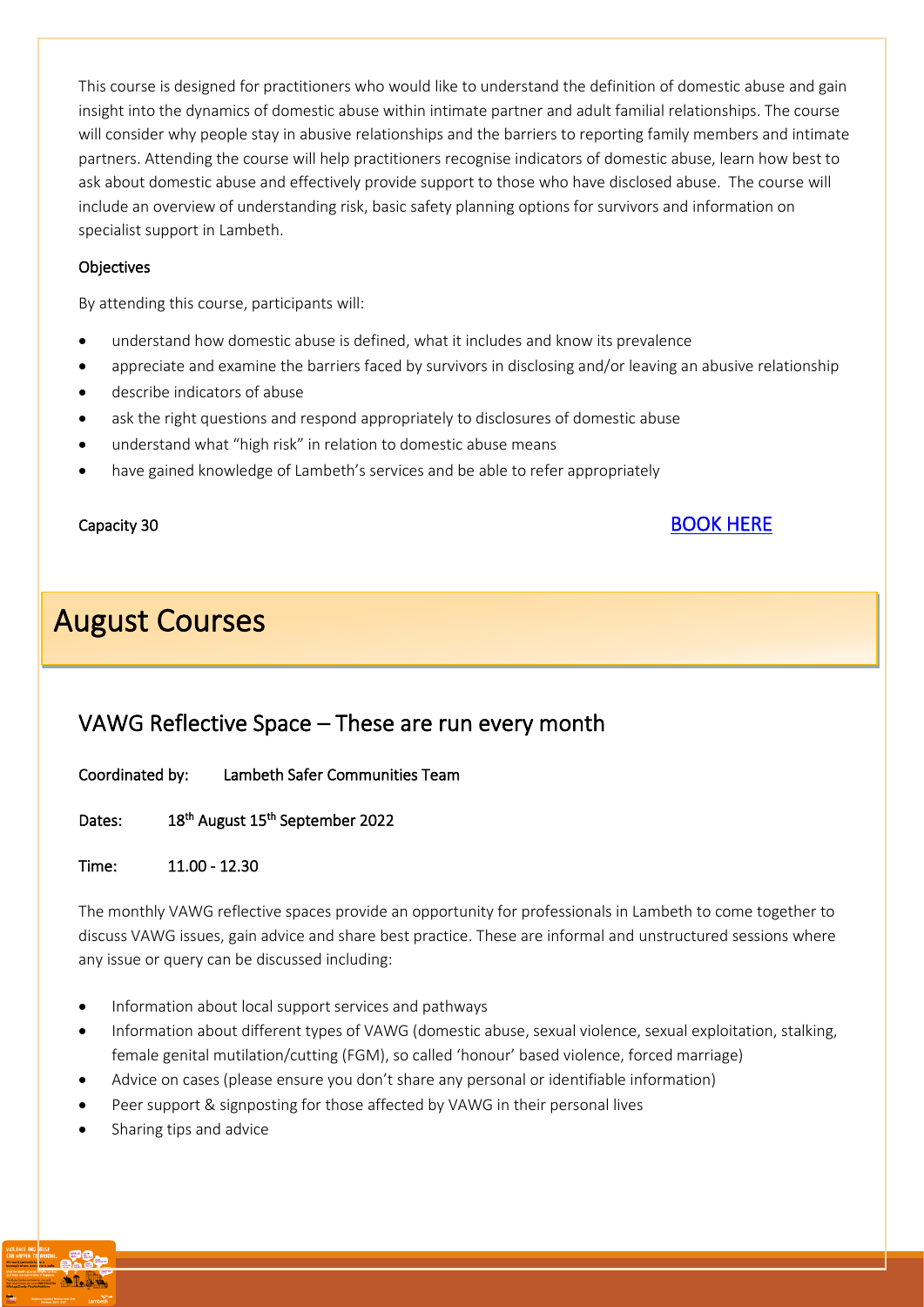#### **Objectives**

Our VAWG reflective sessions aim to:

- Raise awareness about VAWG support available
- Raise awareness about different forms of VAWG
- Increase confidence in identifying and responding to VAWG
- Bring practitioners together and increase networking

You can come to discuss any area of VAWG, however, each month we will be joined by a specialist to help answer your queries on particular areas, as below.

#### Capacity: 30

l,

| <b>Month</b>                        | <b>Reflective Space Topic</b>                           | <b>Booking Link</b> |
|-------------------------------------|---------------------------------------------------------|---------------------|
| Thursday 18 <sup>th</sup> August    | <b>Supporting VAWG Survivors from Faith Communities</b> | <b>BOOK HERE</b>    |
| Thursday 15 <sup>th</sup> September | VAWG and Anti-oppressive practice                       | <b>BOOK HERE</b>    |

# September Courses

#### <span id="page-19-0"></span>Key Principles in Responding to CYP's lived experiences of Sexual Violence

#### Trainer: Rape Crisis South London (RASASC)

*South London Rape Crisis centre offers help, information and support to women and girls who have experienced sexual violence. To find out more about RASASC and the support they provide please take a look at their website: https://www.rasasc.org.uk/* 

Dates: 22<sup>nd</sup> September 2022

Time: 9.30 – 13.30pm

*This free 90-minute webinar facilitated by Rape Crisis South London / Rape and Sexual Abuse Support Centre (RASASC), is for practitioners in Children's Social Care who work with children and young people.* 

#### **Objectives**

By attending this course, participants will:

- hear from specialist front-line practitioners about the social context and reality of children and young people's experiences of sexual violence.
- explore key messages to support sexual violence prevention,
- Introduce a model of best practice in responding to sexual violence.

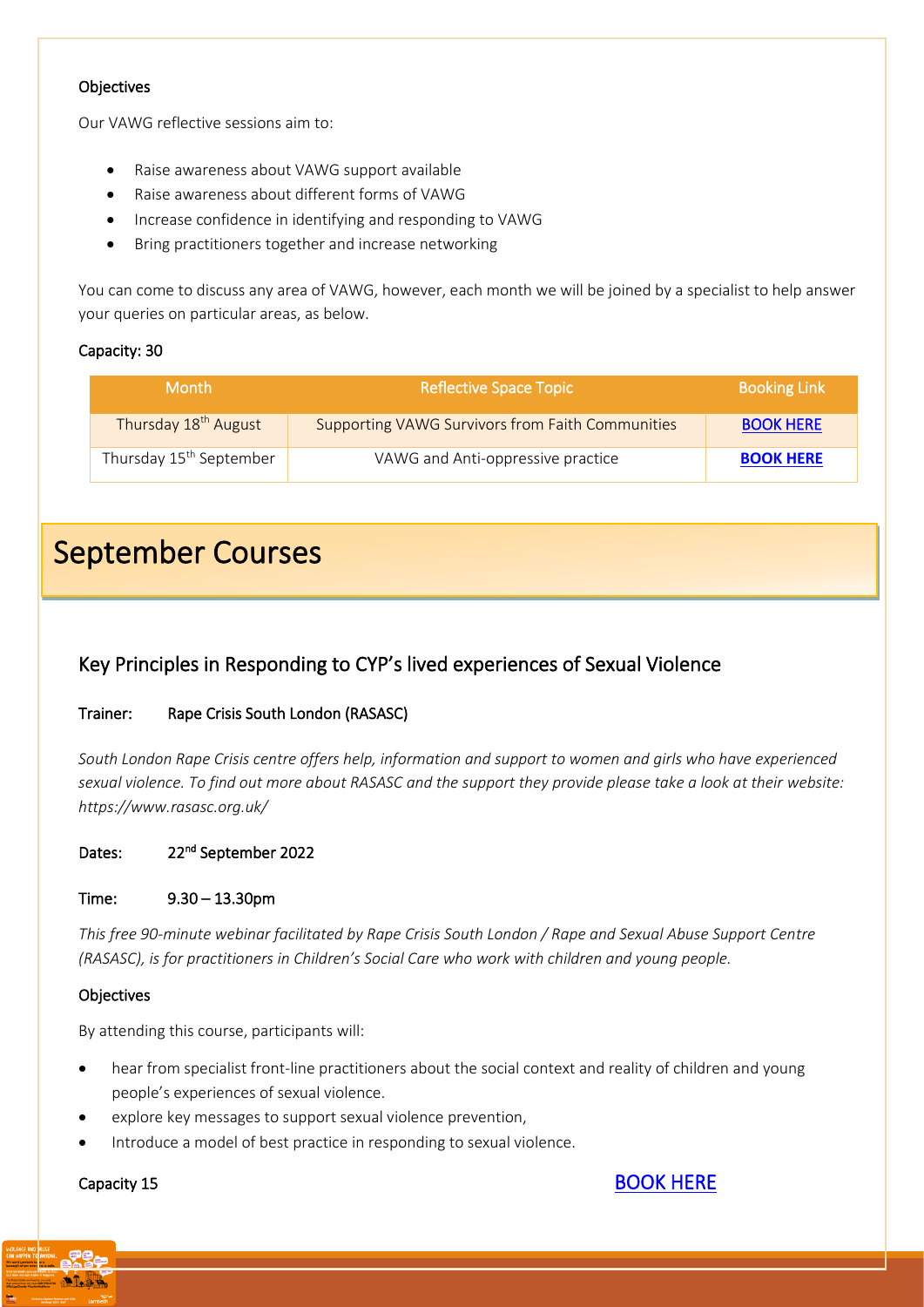### <span id="page-20-0"></span>Understanding Protective Orders

#### Trainer: Bowling Law

*Bowling Law is a leading Legal 500 firm specialising in domestic abuse and all areas associated with Family Law. They operate 24-hour emergency line 7 days a week and operate throughout London, assisting in several One Stops Shops/Legal Surgeries around the city.*

Date: 27<sup>th</sup> September 2022

Time: 10 - 11.30am

This course is for any professional who supports survivors or perpetrators of violence against women who would like to gain an understanding of the function and purpose of protective orders including non-molestation orders and occupation orders. This course will include information about no recourse to public funds and recent legal updates and changes in process.

#### **Objectives**

By attending this course, participants will:

- Understand the different types of protective orders available to survivors of violence against women
- Understand how protective orders are applied for, obtained, served and utilised
- Understand the strengths and limitations of different protective orders
- Understand what happens when a protective order expires and how to support a service user whose protective order has expired
- Understand the differences between bail conditions, restraining orders, non-molestation orders and occupation orders
- Understand what rights and processes are available for no recourse to public funds service users
- Understand how the system of public funding (Legal Aid) works for service users

#### Capacity: 30 BOOK HERE

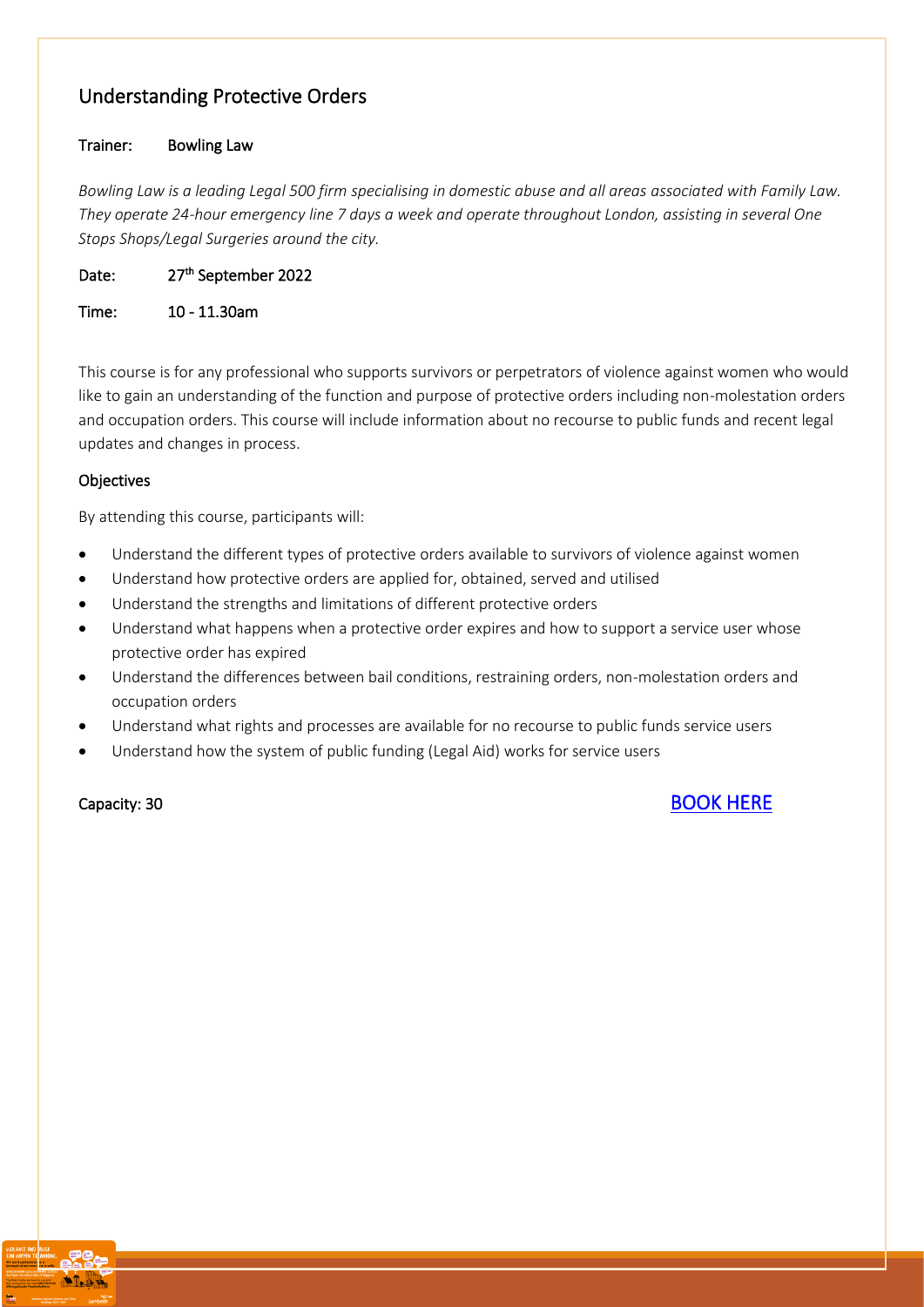In addition to these facilitated training sessions, we also an offer a range of recorded webinars which can be shared and accessed at the learners convenience.

For access to these webinars please contact: VAWGevents@lambeth.gov.uk

#### <span id="page-21-0"></span>Current List of Webinars

- Child and Adolescent to Parent Violence and Abuse (CAPVA) Webinar
- Domestic Abuse (DA) Awareness Training Webinar
- FGM Foundation Knowledge webinar
- Domestic Abuse Awareness and Impact on Children Webinar
- Domestic Abuse Act 2021 webinar
- Domestic Abuse and Housing Webinar
- Employee Domestic Abuse Policy and Guidance Webinar
- Lambeth VAWG MARAC DASH Webinar
- Lambeth VAWG Understanding Adult Family Violence Webinar
- Lambeth VAWG Sexual Exploitation and Harm Panel (SEHP) Webinar v2 March 2022
- Lambeth VAWG Economic Abuse and DHR Sophia LSCP briefing webinar

#### The Lambeth VAWG Forum

The role of the VAWG Forum is to share good practice, raise awareness of VAWG in Lambeth and enable practitioners to stay up to date with local, regional, and national policies that impact on the sector.

Forum meeting are held every three months and has an independently elected Chair and Vice Chair.

If you would like to join the mailing list for this forum to receive information, attend meetings or share information and learning with this group please contact: [VAWGevents@lambeth.gov.uk](mailto:VAWGevents@lambeth.gov.uk)

#### Other recommended training courses



All strands of violence against women and girls affect the safety and wellbeing of children. Child protection issues are covered in all the above courses where relevant. However, practitioners working with children, young people, parents or families should assess the need to have standalone training on Safeguarding Children.

Visit [www.lambethsaferchildren.org.uk](http://www.lambethsaferchildren.org.uk/) for further information.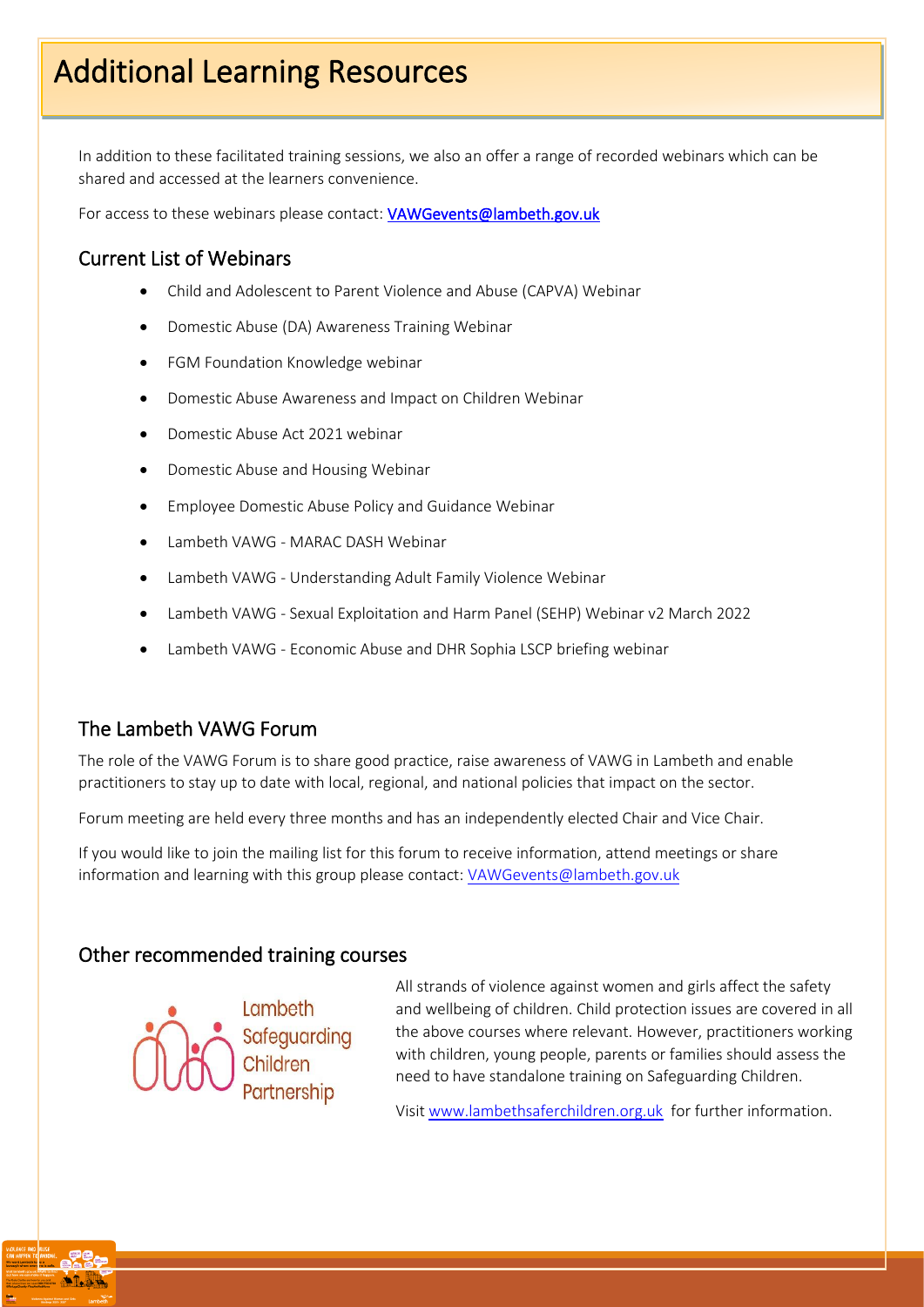# Contact Information

For VAWG course administration enquiries, enquiries about VAWG course content, or your suitability for a VAWG course, please contact: [VAWGevents@lambeth.gov.uk.](mailto:VAWGevents@lambeth.gov.uk)

For information related to the Multi Agency Risk Assessment Conference (MARAC) or the Sexual Exploitation and Harm Panel (SEHP) please contact the MARAC Coordinator on [lambethmarac@lambeth.gov.uk.](mailto:lambethmarac@lambeth.gov.uk)

Here are some useful links for more information regarding VAWG in Lambeth

- ❑ [Lambeth Made Safer VAWG Strategy 2021-2027](https://beta.lambeth.gov.uk/sites/default/files/2021-10/lambeth-made-safer-vawg-strategy-2021-2027.pdf)
- □ [Ending VAWG animation](https://beta.lambeth.gov.uk/noise-nuisance-anti-social-behaviour-and-safety/abuse-violence/violence-against-women-girls/ending-violence-against-women-girls-animation)
- ❑ [Lambeth VAWG Strategy webpage](https://beta.lambeth.gov.uk/noise-nuisance-anti-social-behaviour-and-safety/abuse-violence/violence-against-women-girls/lambeth-made-safer-violence-against-women-girls-strategy-2021-27) *This includes the full video from the VAWG partnership launch event held on 25th November 2022*
- ❑ [Lambeth VAWG website](https://beta.lambeth.gov.uk/noise-nuisance-anti-social-behaviour-and-safety/abuse-violence/violence-against-women-girls)
- ❑ [Lambeth Safer Spaces](https://lambethsaferstreets.commonplace.is/)  Commonplace

If you are experiencing gender-based violence and need support, you can contact the Lambeth specialist support provider the Gaia Centre on 0207 7733 8724 between 9am-5pm. Outside of office hours and on the Bank Holidays, you can contact them on 07725 245 779.

In an emergency call 999".